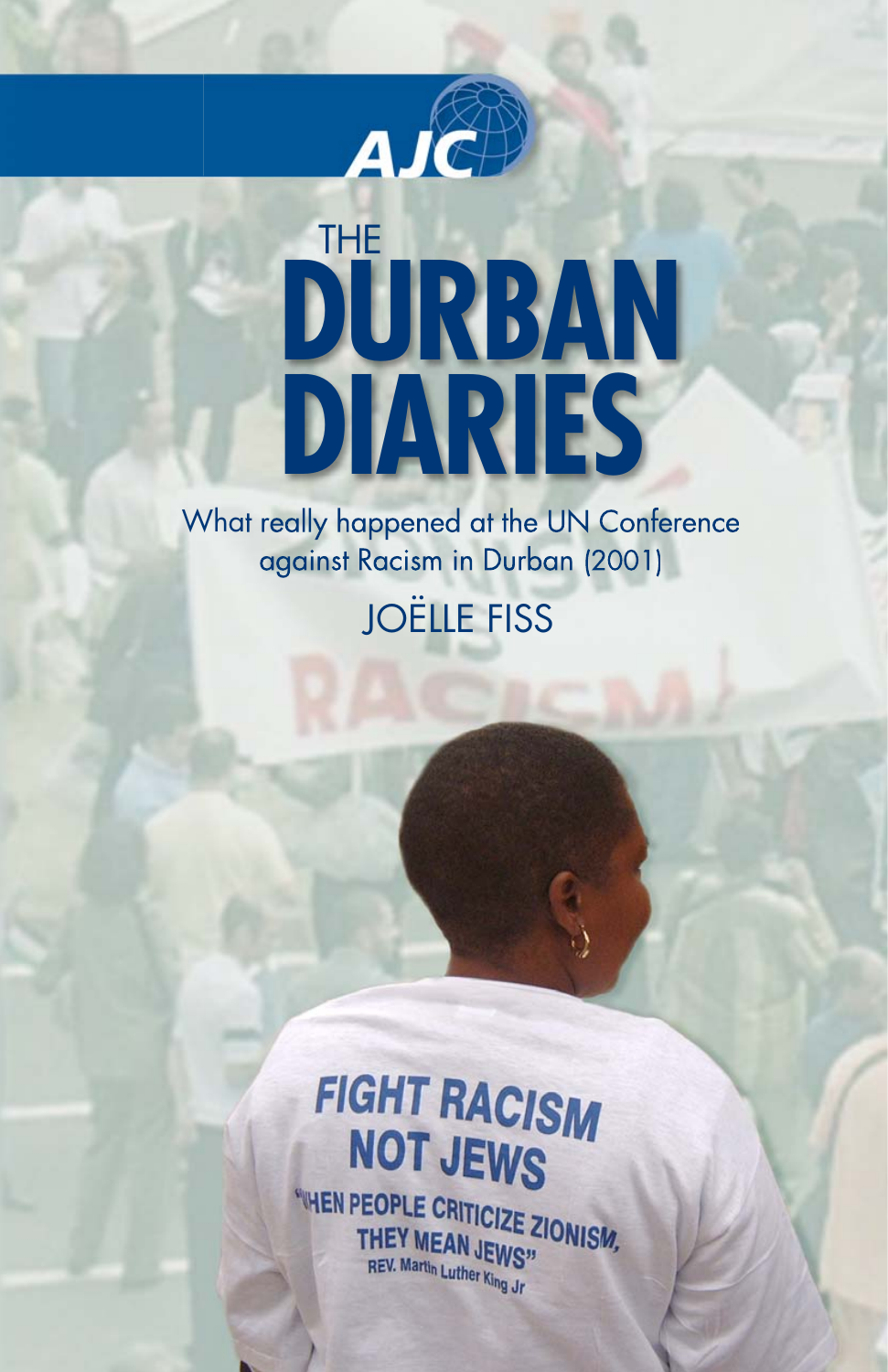#### The mission of **American Jewish Committee** is:

- —To safeguard the welfare and security of Jews in the United States, in Israel, and throughout the world;
- —To strengthen the basic principles of pluralism around the world as the best defense against anti-Semitism and other forms of bigotry;
- —To enhance the quality of American Jewish life by helping to ensure Jewish continuity, and;
- —To deepen ties between American and Israeli Jews.

To learn more about our mission, programs, and publications, and to join and contribute to our efforts, please visit us at www.ajc.org or contact us by phone at 212-751-4000 or by e-mail at contribute@ajc.org.

The **European Union of Jewish Students** (EUJS) is the umbrella organization for thirty-four national Jewish student unions in Europe and the Former Soviet Union, representing over 200,000 Jewish students. Cognizant of the religious, linguistic, and cultural diversity that make up the European Jewish community, EUJS is a constituent member of the European Youth Forum and is the only Jewish organization represented at that level. It is a member of the World Union of Jewish Students (WUJS), is one of the largest international student organizations worldwide, and the first Jewish youth NGO to obtain consultative status to the Economic and Social Council of the United Nations.

#### **THE DURBAN DIARIES**

What really happened at the UN Conference against Racism in Durban (2001)

#### **Joëlle Fiss**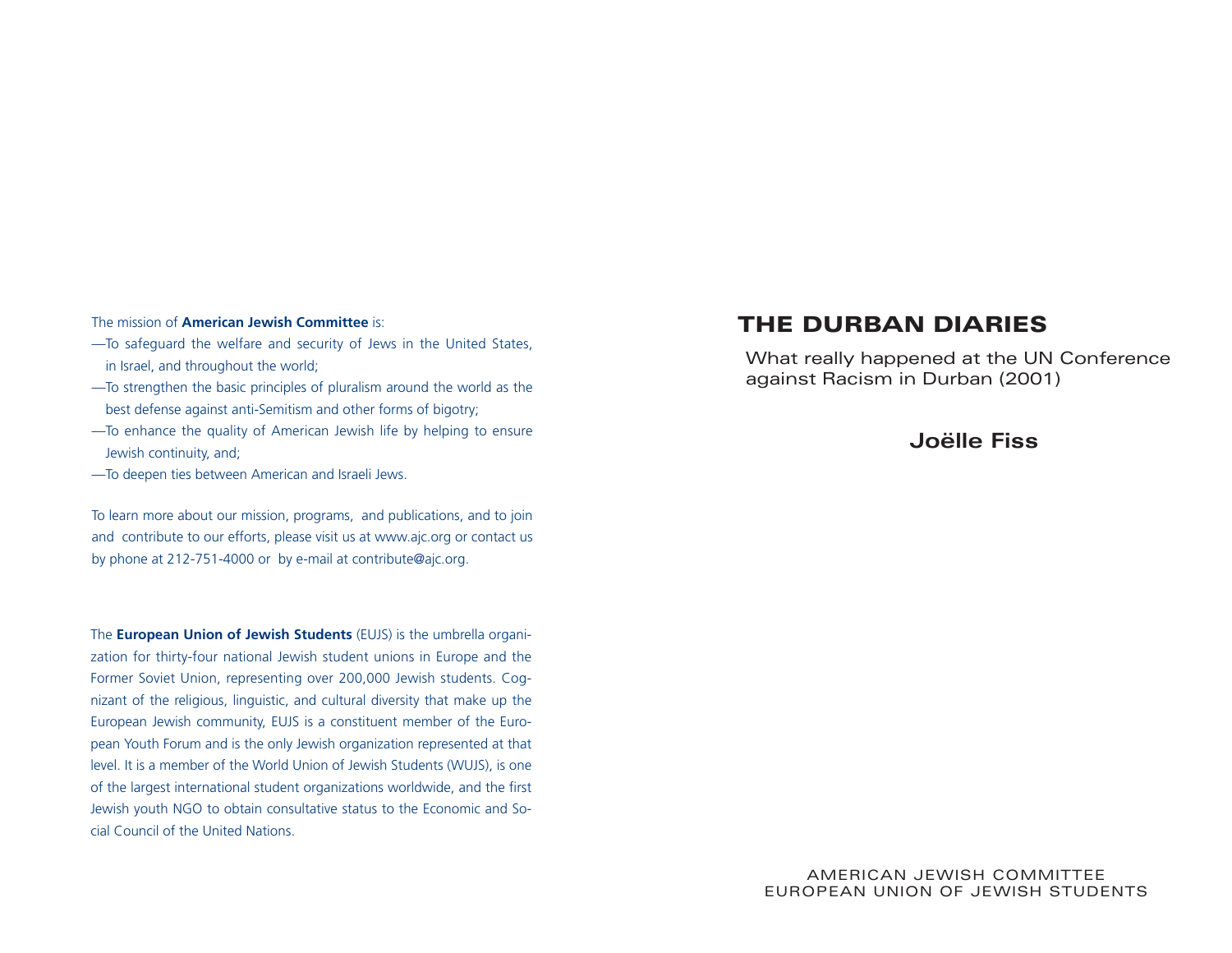#### **Contents**

| The Durban Diaries                                                           | 1  |
|------------------------------------------------------------------------------|----|
| Preface                                                                      | 1  |
| In Durban, There Were<br>Varying Degrees of Hatred                           | 3  |
| Monday, August 27th, Midnight,<br>Hotel Elangeni, World Youth Summit         | 5  |
| Tuesday, August 28th,<br>Kingsmead Cricket Stadium<br>Start of the NGO Forum | 6  |
| <b>Opening Ceremony</b><br>of the NGO Forum                                  | 8  |
| Wednesday, August 29th                                                       | 10 |
| Thursday, August 30th                                                        | 19 |

*Joëlle Fiss was born in Brighton, UK, and moved to Geneva, Switzerland, where she studied at the Graduate Institute of International Studies. She served as chair of the European Union of Jewish Students, 1999- 2001. She is currently working in Brussels, Belgium, as a policy advisor for the Alliance of Liberals and Democrats for Europe in the European Parliament.*

Copyright © 2008 American Jewish Committee October 2008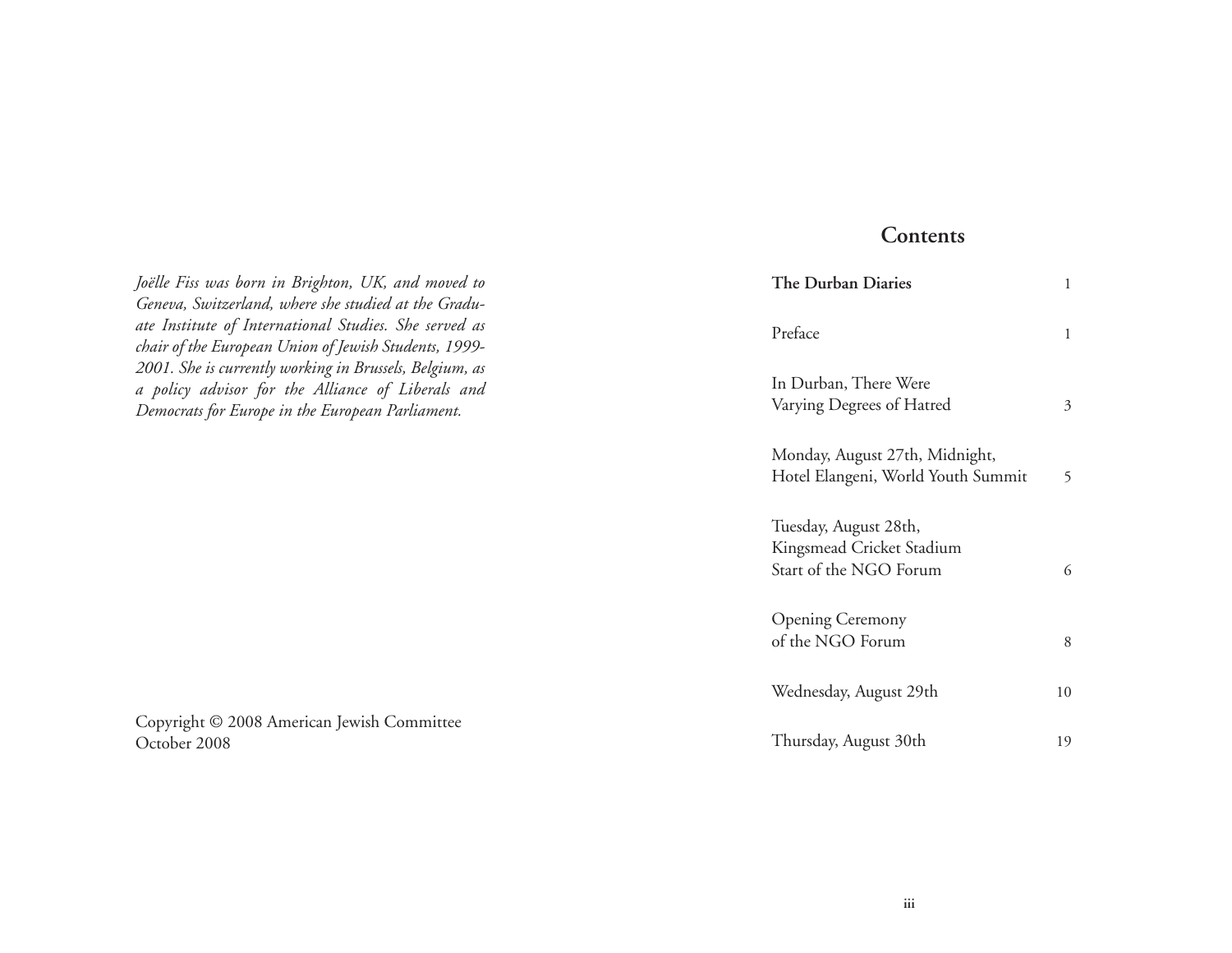| Photos                  | 20 |
|-------------------------|----|
| Friday, August 31st     | 28 |
| Saturday, September 1st | 35 |
| Sunday, September 2nd   | 39 |
| September 11th          | 40 |
| September 12th          | 41 |
| Epilogue, July 2008     | 42 |
| Acknowledgments         | 44 |

#### **The Durban Diaries**

*What Really Happened at the UN Conference against Racism in Durban (2001)*

#### *Preface*

This is the story of a group of young Jews who attend the World Conference against Racism in Durban, on the southern tip of Africa. As they stretch their legs in the plane, they chuckle, order drinks, and casually read the conference program one last time. Attending a major event organized by the United Nations makes them feel important. This fancy trip is a reward for the sweaty, less <sup>g</sup>lamorous hours of work in small offices. They wonder if they will be able to say a few words in public meetings. Will new encounters <sup>g</sup>ive birth to new projects? What will the atmosphere be like among the crowds of young people? After all, you don't fly to South Africa every day. Taking part in a global conference gives deeper meaning to individual commitment. It proves that the daily nitty-gritty work is finally paying off with concrete results. Our NGO belongs to a tremendous community without borders that relentlessly fights to eradicate racial prejudice. Each participant will come with his or her own message, experience, and story. It's time to open up to the others, to be inspired, and to share. Let's have another drink!

This is the story of a group of young Jews who return from Durban, puzzled and disoriented. For the first time in their lives, they have been subjected to racism—by people who staged antiracist speeches. Thousands of people united to isolate, offend, and intimidate them—all in the name of antiracism. Their perceptions shift. Nothing seems to be the same. A new phenomenon, Judeophobia, an abstract notion until then, brutally imposes itself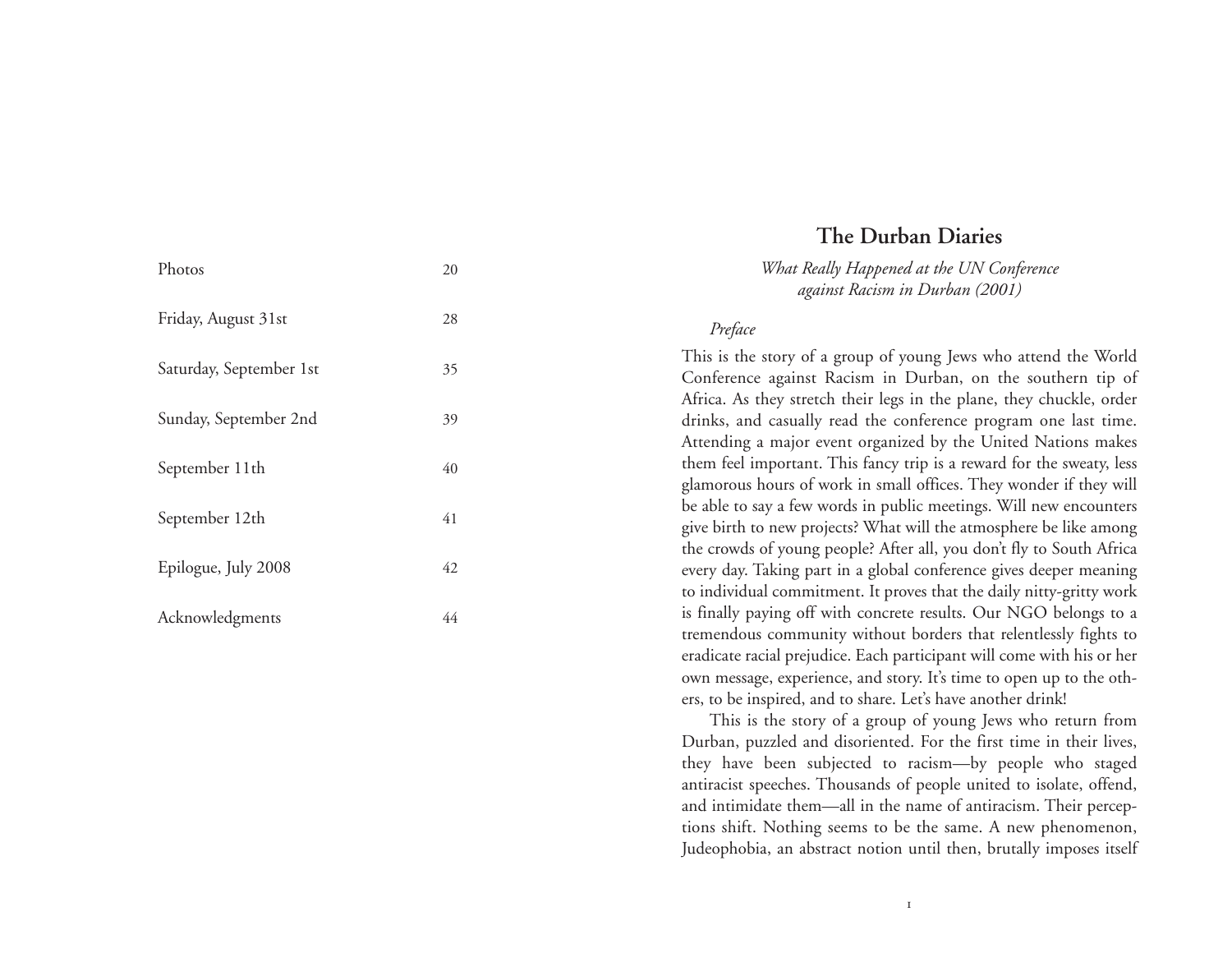as a new political reality before their eyes. Anxiously, they wonder what will await them back home. They feel misunderstood. Their vision of politics, of human rights, and of civil society blurs in their minds. The prism through which they used to see the world twists to the point of distortion. They gaze cynically at their naive ideals of yesterday and are baffled at how unthinkable sociological dynamics can be triggered in such a short space of time.

Once they return from Durban, these once-boisterous advocates withdraw from many a political discussion—and especially shy away from getting into debates on the Israeli-Palestinian conflict. Miles away from the battlefields of the Middle East, they no longer have the drive to persuade, even in Europe, where one has the luxury to fight for ideas through words—not violence. They distance themselves from public conferences and cringe when asked to speak their minds. Why all this excessive embarrassment? Haunted by the experience of Durban, they can no longer distinguish a healthy, energetic debate from the dogmatic, radicalized hysteria that surrounded them at the conference.

This booklet provides a psychological tour through a political event that lasted a few days. *The Durban Diaries* tries to illustrate how in a brief fraction of time, profound effects can weaken the morale of a group. How can a group regain confidence in the NGO community, after having physically felt the hatred of racism? How can we make sure that similar experiences will not occur again?

The World Conference against Racism triggered intimidation and harassment against Jews, just a few hours before the September 11 attacks on the United States. The brutality unleashed in Durban, the collective anger against Israel, the United States, and the West in general resonated as a warning of what was to come.

#### *In Durban, There Were Varying Degrees of Hatred*

The conference kicked off with sharp criticisms of Israel.

On the second day, each state's morality was classified into an imposed hierarchy. Israel was criminalized and relegated to the bottom rung of the ladder. NGO delegates from all around the world began grumbling: "In Jerusalem, the Israeli leaders have built the foundations of a racist regime. We should do something about this."

On the third day, Jews of the entire world had become accom<sup>p</sup>lices of this evil regime. To speak out against Zionism was to defend human rights and to nobly resist evil. It was how you defined "justice" or, in other words, how you stood tall on the "right side of history."

At the end of the conference, the Jewish delegates had names, faces, and personalities. Human rights activists could no longer show them respect. They shamed the antiracist cause.

Parallel to the degradation of the political debate, violence arose in personal confrontations. On the first day, Jewish participants were insulted by angry rhetoric at the youth summit. The second day, they were accused of being murderers, "sucking the blood" of the Palestinians. The third day, people fixed their eyes on Jewish attendees and said, "We know who you are." The tone became increasingly personal. When walking, the Jewish youth delegates began turning their heads to make sure nobody was following. The fourth day, they were no longer walking alone in the stadium.

In Durban, the international NGO community was complicit in the attempt to criminalize the Jews. At a lightning pace, a minority of delegates managed to manipulate thousands of participants and impose their resentful ideology. In only a few days, a collective moral code was constructed. It called upon civil society to distinguish the "good" from the "evil."

Durban was not a matter of a few individuals led astray. It was a carnival of hatred, orchestrated by NGOs, "civil society," and nondemocratic governments. Although public opinion trusted that the delegates aimed to champion the cause of eradicating racism, this was not the case. In the consciousness of the human rights activists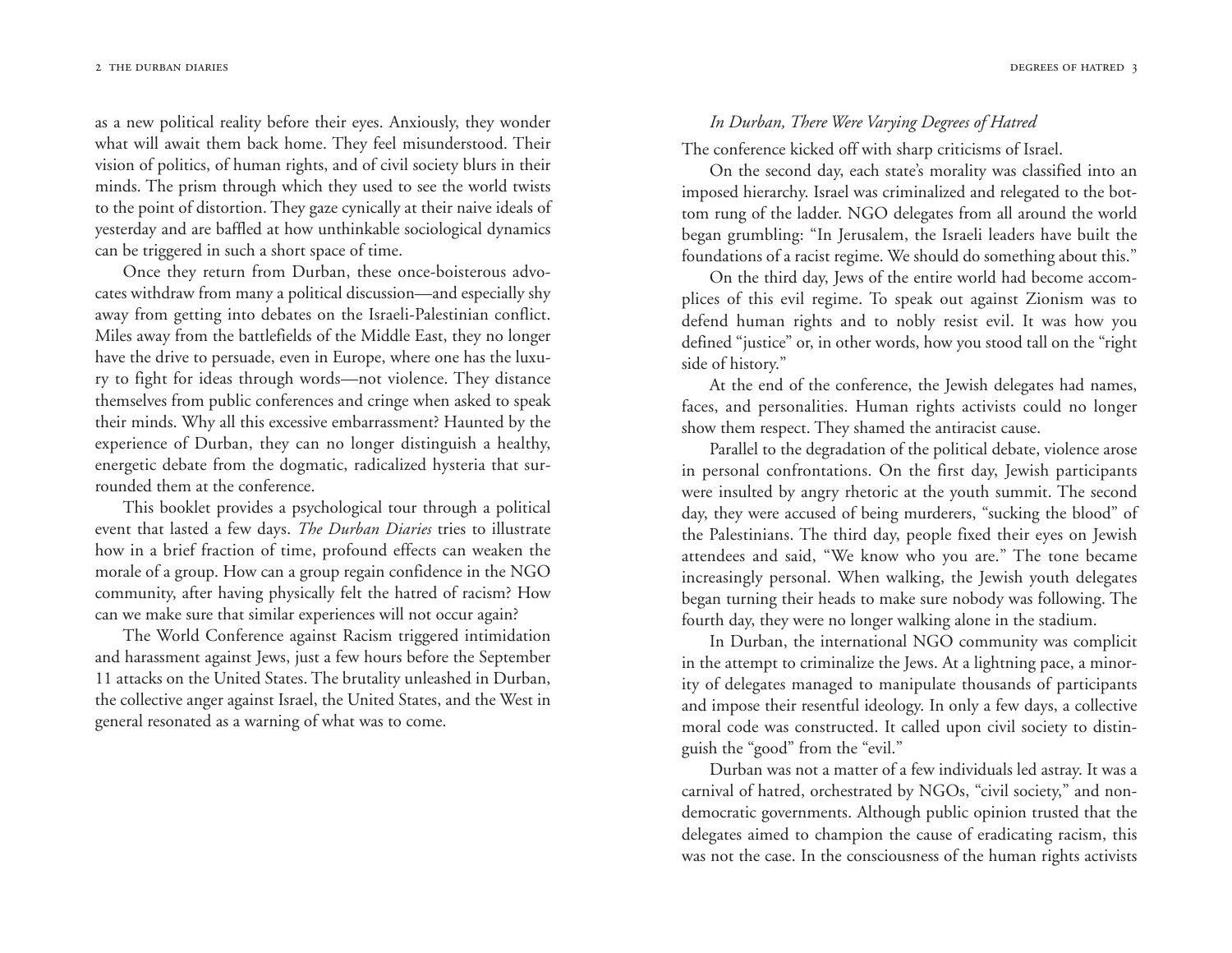present, many evils resulted from Jewish deeds: A political conflict between Israelis and Palestinians became a struggle about race. Since Durban, anti-Jewish virulence has been on the rise through hate speech and attacks against individuals. These acts are unfailingly interpreted through the lens of the violence in Israel and the occupied territories.

The virus of Durban also contaminated Europe. In 2003, a report by the European Union Monitoring Centre on Racism and Xenophobia (which, oddly enough, was not made public by the European Union for four months, despite public requests) analyzes this phenomenon. It finds that new players, new means, and new stakes have become entangled. "A part of the left and the Arab-Muslim groups have combined their efforts to organize pro-Palestinian demonstrations.... While these demonstrations were not intrinsically anti-Semitic, slogans and banners were uttered and brandished on some of them; some of these demonstrations ended by attacks against Jews or Jewish institutions."

This was the scenario that played out in Durban for the first time.

#### *Monday, August 27th, Midnight, Hotel Elangeni, World Youth Summit*

The echoes of "Free, free Palestine!" greet us as we slip into the hotel where the World Youth Summit (an international gathering that preceded the UN Conference against Racism) is in full swing. These words keep buzzing in our ears until our departure, resonating each evening in our heads before falling asleep. The slogans will be the first chants we hear people yelling when arriving at the stadium every single morning.

As soon as we land in Durban, we are driven to a seaside hotel. Since yesterday, seven hundred youth activists have gathered there. Tomorrow they will go to the Kingsmead Cricket Stadium, where the youth organizations and NGOs will simultaneously hold working sessions to draft two documents to submit to the UN at the beginning of the intergovernmental conference.

Still jet-lagged, we wind ourselves through the crowds and hullabaloo at the reception area in order to find our colleagues from the European Union of Jewish Students who arrived the day before. Hundreds of young people are clustered in the hotel. Many wear the same T-shirt. At first sight, it looks exactly like the one distributed to the participants at the conference. Yet, after a closer look, underneath the logo of the UN, we can read the following words: "Racism can, will and must be defeated. Apartheid is real." A reproduction of the photo of Palestinian child Mohammed al-Dura shows him crouching behind his father just before his reported killing during a skirmish at the start of the Second Intifada. The photo is accompanied by the caption: "Killed on September 30, 2000, for being Palestinian. Since then, over 532 persons killed, a third children." On the back of the T-shirt: "Occupation = Colonialism = Racism. End Israeli apartheid."

A sheet is being distributed to all those present. It is the UN resolution adopted by the General Assembly in 1975 that equates Zionism with racism. There is no mention that this resolution was rescinded by a vote of 111 to 25 in the same assembly in 1991. On walls, a poster shows Nelson Mandela quoted as saying, "Fighting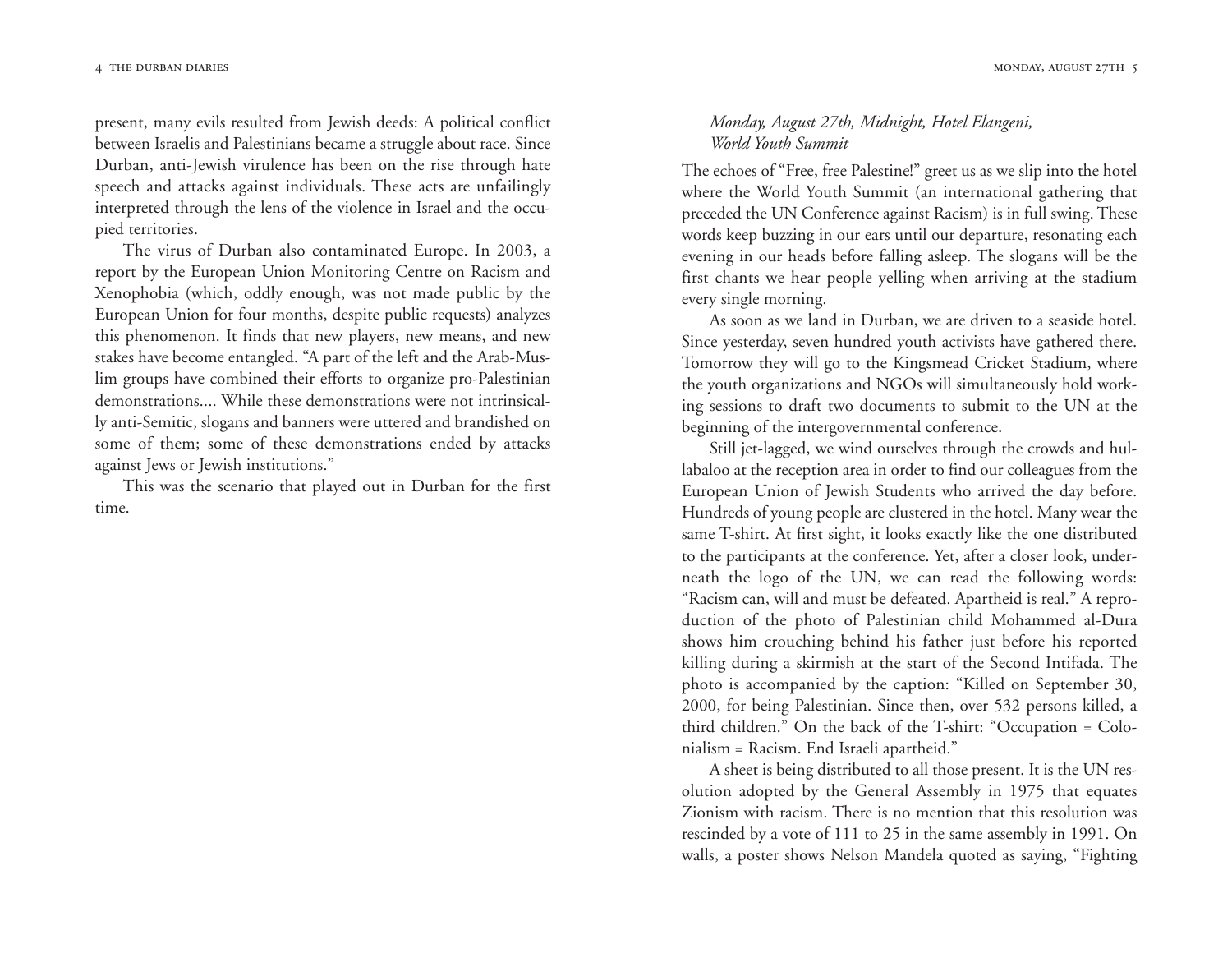for the rights of the Palestinians." There's a guy not far away who is taping swastikas to the wall.

What on earth is going on? Why these gestures, these slogans? And where are our colleagues from the European Union of Jewish Students? They were supposed to welcome us and brief us on the first day, which we missed. Ah, there they are! There is Diane.… I walk around a group of young people who cross the reception area in a single line shouting, "Free, free Palestine," waving a Palestinian flag. Diane is speaking to the human rights commissioner: "Yes, I received your fax," Mary Robinson confirms.

The fax in question concerns T-shirts that say, "End Israeli Apartheid." They were fraudulently printed with the official logo of the UN conference. Diane's fax to Mary Robinson states: "Could you refer to this issue in your speech this evening? We believe it is necessary to avoid future misunderstandings between the participants in order to show that the UN rejects any manipulation of this conference." The human rights commissioner has just forbidden this T-shirt to be displayed. Yet dozens of participants continue to wear them, right in front of her eyes.

We realize that accusing Israel appears to be the main obsession of the youth summit participants. Rulings are violated right in front of the human rights commissioner, who chairs the conference but no longer controls the chain of events. From the start, Durban gives a strong impression of chaos.

#### *Tuesday, August 28th, Kingsmead Cricket Stadium Start of the NGO Forum*

**09.00:** The Kingsmead Cricket Stadium is situated near the Convention Center, where the intergovernmental conference will be held. The place looks like a huge football stadium, scattered with white tents everywhere. Inside each one, a podium and seats are set up to hold working sessions. Journalists with microphones are hungrily seeking sound bites and chatting with the participants. We all try to become familiar with this curious and exotic landscape. I take a stroll, visit some stands, and soak up the atmosphere. My eyes are still heavy from the fatigue of the trip; I wonder what I'll be able to contribute to this large festival of songs, colors, and ideas. I feel slightly overwhelmed, as one sometimes does, when an event is in full motion and you're trying to fit into the crowd.

Three hundred Indian Dalits march before our eyes. They denounce the condition of 250 million "Untouchables," victims of the caste system. Africans with colorful robes walk by, and then a Mexican in traditional dress. Numerous African and Asian NGOs are fighting for the recognition of slavery as a crime against humanity. They call upon Europe and the United States to face up to their past. They intend to proclaim loud and clear that colonialism leads to racism. They advocate for concrete measures to rectify past tragedies and call on the forum to honor the memory of African victims. They urge all nations who bear historical responsibility to make formal apologies during the conference.

The stadium brims with stands draped with posters. Tables overflow with informational flyers; posters are pasted on walls; slogans hang in the air. Wherever you turn, you see logos, flags, and <sup>p</sup>hotographs. With your eyes continually solicited, it's easy, during a simple stroll, to absorb the great variety of ethnic groups and their demands.

Gradually, the stadium fills with newcomers. Many participants are wearing the T-shirt from the day before forbidden by Mary Robinson. Palestinian flags are displayed in all corners and angles. The stadium is being painted with kaffiyehs. Wherever you turn, Israel is compared to Nazi Germany. Posters associate Israel with the former South African regime and its apartheid policies. Everywhere, there are images of suffering Palestinian children. Arab women dis<sup>p</sup>lay photos of their "martyred" husbands, killed during the Second Intifada. The stand of the Arab Lawyers Union is selling *The Protocols of the Elders of Zion*. Caricatures are hung up. One of them depicts a rabbi with *The Protocols of the Elders of Zion* under his arm and an Israeli army cap on his head. Another poster describes how the Jews make their bread: with the blood of Muslims.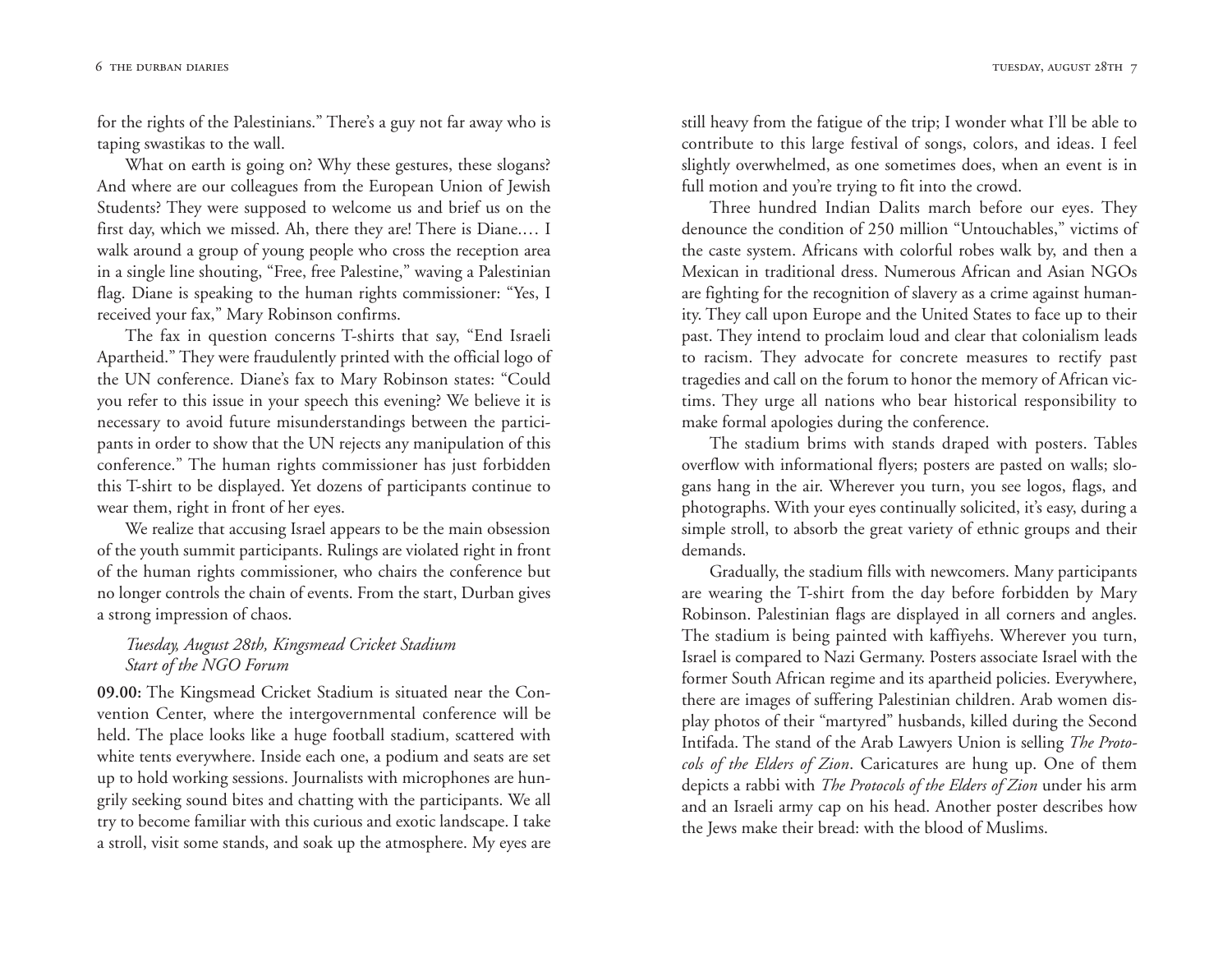#### *Opening Ceremony of the NGO Forum*

**09.00:** Eight thousand participants in the NGO Forum take their seats to listen to the welcome speeches of the NGO Forum's opening ceremony. They represent three thousand NGOs that came from the four corners of the globe. The seats are filled to capacity. At first glance, when you enter the open-air theater, a large banner of several meters is being waved by four individuals: "Racism: Right of return to Jews. No right of return to Palestinians."

Mercia Andrews, president of the South African National NGO Coalition (SANGOCO), the organization responsible for the smooth running of the conference, addresses the crowd and clarifies that the conference will deal with two major subjects: the Israeli occupation of Palestine and the condition of Dalits in India. The crowd applauds frenetically, dozens of participants stand up and burst into a chant of "Free, free Palestine!"

Spotlights are suddenly switched on and color the stage. A group of African dancers dash out from backstage and perform traditional Zulu dances. The participants start swaying to the warm and upbeat rhythms of the party. The concert is in full swing.

Our group can't share the bubbly spirit of brotherhood. It is impossible for us to ignore this banner, this speech, and this collective reaction. We already feel different. We leave the party with a lump in our throats.

At the accreditation bureau, each delegate must fill out a form to receive his or her badge and enter the conference zone. People need to wait in line for hours. The air is humid. Sweat is trickling from the foreheads of the participants, who try to fight off the heat. Bored, we all think we are missing lots of interesting meetings. Fill out the form, sign, and wait. Julian sees a rabbi, all in black, bearded, and with a *kippa* on his head. "Ah, this conference cannot be so bad if an Orthodox rabbi is participating in it," Julian muses, determined to downplay the bizarre happenings of the day. His glance falls on the rabbi's badge: "Islamic Republic of Iran." Incredible! He thinks perhaps this will be the first time he meets a member of the Jewish community of Iran, so rich in history and tradition but isolated today. But how strange! The rabbi's badge gives him access to

the governmental conference. It must be an administrative error, says Julian to himself. Israel follows Iran alphabetically. Perhaps he represents an Israeli religious party. But why is he accepting this error? Julian decides not to start a conversation. Rather he chooses to observe, suspend his questioning, and find him later to chat.

Andrew, too, waits in the endless line. A member of the Arab Lawyers Union offers a brochure to those who are bored queuing. The cover superimposes a swastika on the Star of David. The notebook abounds with anti-Semitic caricatures: Jews with long hooked noses smile cruelly. Their serpent fangs are soaked in blood. They are depicted as sadists, obsessed with money. Their military uniforms are decorated with swastikas. And to perfect the picture, these Judeo-Nazis are pointing their rifles at terrified Palestinians.

Andrew cannot get over it. Those waiting in line casually flick through the pages, rather indifferently. Why is he the only one to react? On behalf of the organization he runs in Geneva, UN Watch, an affiliate institute of the American Jewish Committee, he calls to cancel the accreditation of the Arab Lawyers Union to the gathering, on the grounds of racist defamation. He sends his request at once to the steering committee. A few hours later, an answer is given to him: "Sorry, we cannot do anything. This brochure is a political expression."

**15.35:** At the committee on the theme "Colonialism and Foreign Occupation," a speaker declares: "The Jewish NGOs intend to divide the world's antiracist movement." Crowds break into applause.

**16.00:** "Zionism=Racism. 1975 resolution, Yes! 1991 resolution, No," reads a banner that a veiled woman is holding up. It is signed "Iranian NGO."

**17.00:** At the thematic committee devoted to "Ethnic Cleansing, Conflict and Genocide," a speaker declares that the existence of Israel is a hate crime. Somebody asks a question about procedure; he is booed, to shouts of "Jew, Jew, Jew." A South African Jew is called an "Israeli dog."

**18.00:** Young people carrying "Apartheid IsReal" posters also hand out a book entitled, *Israel, An Apartheid State*. A man offers a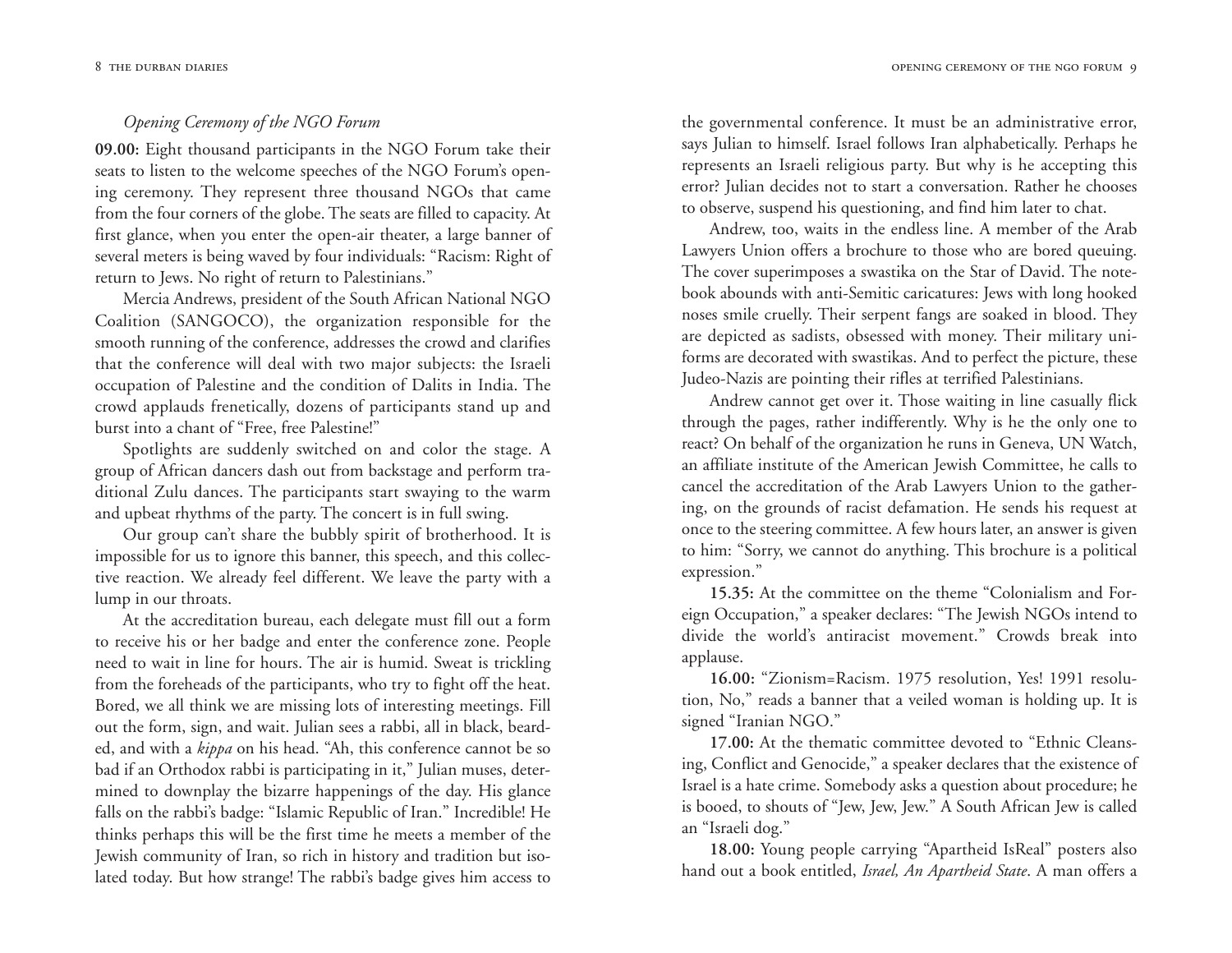pamphlet with Adolf Hitler's photo on it to the crowd. The text reads: "What if I had won? The good thing is there would have been no Israel and no Palestinian bloodshed. The rest is your guess. The bad thing is I would not have allowed the making of the new Beetle. The rest is your guess." We shall discover in the September 9 edition of the *South African Sunday Times* that the author of this pamphlet is an influential member of the Muslim community of Durban, Yousuf Deedat. The Deedat family claims to be a "friend" of Osama bin Laden. The latter is supposed to have generously contributed to the financing of their organization, the Islamic Propagation Centre (IPC). The article emphasizes that approximately three million dollars were transferred by the Bin Laden family to the bank account of this Islamic center over the last three years.

#### *Wednesday, August 29th*

**10.00:** The student delegates of the Jewish caucus (we're around a dozen) decide to put up our own stand near the press tent, at the main entrance of the NGO Forum. Let's do what all the others are doing. It's time to hand out *our* pamphlets. Let's explain *our* slogans.

At first, the passersby are oddly interested in our "stand," a sim<sup>p</sup>le two-meter-long wooden table, with a pile of pamphlets thrown on it. No doubt, the Israeli flag stuck on the edge of the table attracts them. By exhibiting it, we hope to show that it is possible to be friends of Israel while engaging in debate in a spirit of respect and antiracism. Five, ten, and then about twenty people gather around us. A Swedish human rights activist asks me how I have the nerve to stand here and try to raise awareness of the ravages of anti-Semitism while thousands of Palestinians die every day.

I introduce myself as a European. I am not Israeli, but I have a close, intimate relationship with this country. The history of my people lives on every street corner there. I am a friend of Israel, but I do not always approve of the policies of its leaders. Yes, the Palestinians live in devastating conditions, which is truly shameful for all. I explain that I am not here to discuss the Israeli-Palestinian conflict. My role here is to examine the scourge of racism and to raise awareness of one of its many variants, anti-Semitism. "Murderer,"

she exclaims in front of curious onlookers who cheer her. "Haven't you ever set foot in Gaza?" she asks, closely pointing her finger at my face.

My Jewish friends come to see what is going on. They start talking to the circle gathering around. In a few seconds, our stand is surrounded by people. NGO representatives abandon their own stands and rush to be part of the excitement. It's as if nothing else but our wretched table existed in the middle of the fair. As if giving an opinion on the Israeli-Palestinian conflict were more pressing than any other cause. Everyone shouts louder to be heard. The accusations become radical. "Israel is committing genocide!" shouts a woman. Dozens of Palestinian flags are raised and float over our table forming a rainbow of green, red, white, and black pieces of cloth in the sky. Who just hung them up?

Nearly one hundred people are now surrounding us. People begin shouting: "You should not be allowed to have a stand! You Jews, you have become racists!" Some cry. Others say nothing, but stare at us with contempt. TV camera crews and radio journalists approach us from all sides. Click. A photo is taken. Can we interview you later on? Frankly, we have no clue how to react to all of this. We try to hold the attention of the one person facing us to at least initiate a real exchange amid the chatter from all sides. The debate begins: Who is wrong, Sharon or Arafat? Who suffers more, Palestinians or Israelis? The questions don't make any sense. But if these are the questions that make the crowds so furious, if we are touching the heart of what causes so much pain and humiliation, if we have pushed the button or pressed the "central nerve system" that ignites the frustration of Palestinian sympathizers, then this taboo needs to be broken. We *must* talk about the politics of it all! Even if we hadn't come to Durban to discuss the conflict between Palestinians and Israelis, let's do it, because that is the only way we can start to have a real dialogue. Hopefully, once we find a common ground, recognize the other's suffering, and manage to get across a fragile message of peace and hope, perhaps we can *then* discuss racism.

Sometimes when two people defend antagonistic views during a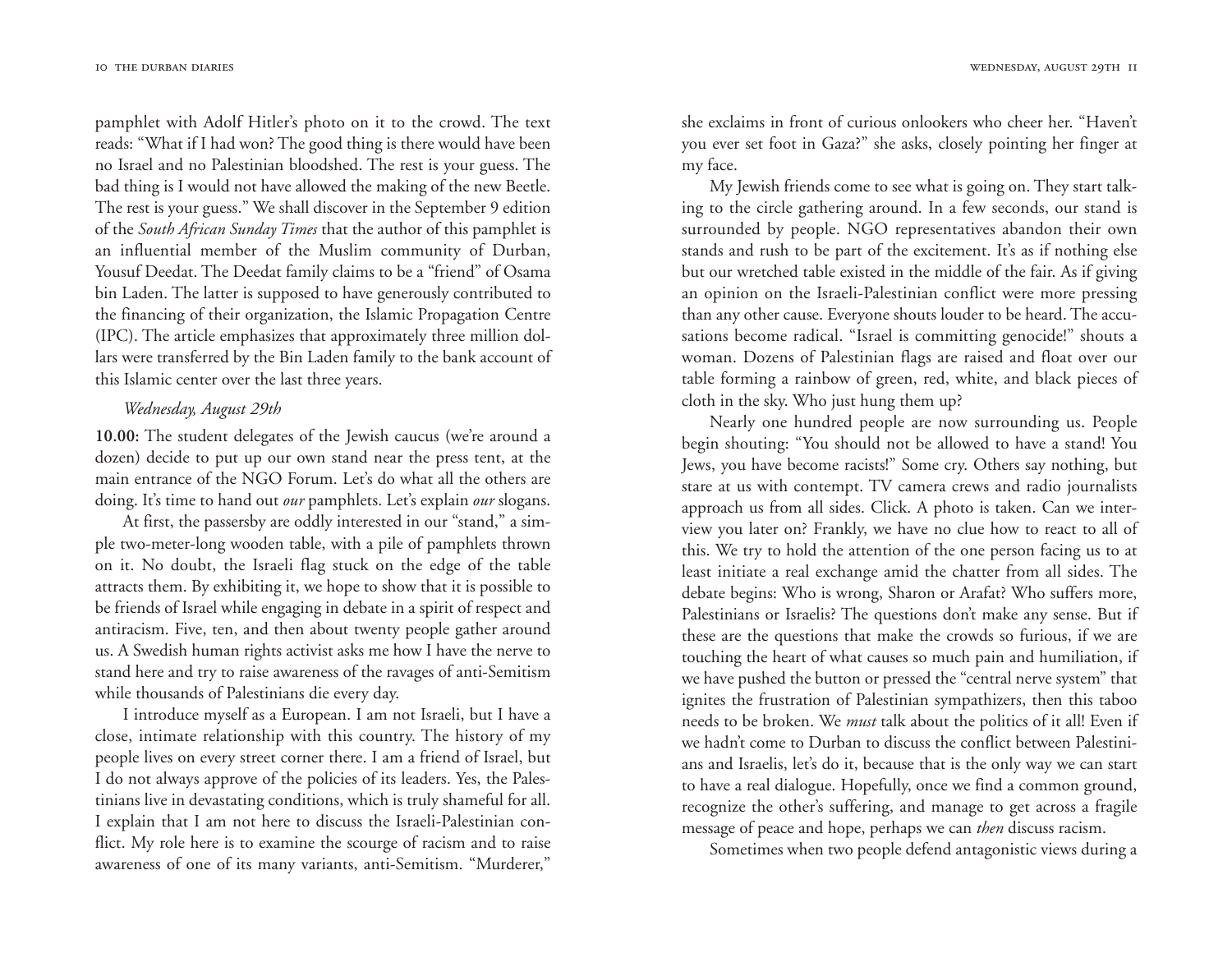lively debate, a feeling of mutual respect emerges at the concluding moment. Suddenly both fighters, exhausted from the energy spent to win the argument, finish the marathon with a cordial smile, a handshake, and the urge to discover the person behind the ideas and words. Throughout the entire conference, we were hoping for this moment—the respect and curiosity that triumphs after a genuine exchange of ideas. It never came.

Two hours later, a hundred people begin marching past us, holding an enormous Palestinian flag at arm's length. *"Ya'il Allah! Ya'il Allah!"* Then another hundred come out of nowhere. They gather, dotting the horizon with black, white, green, and red kaffiyehs. In less than ten minutes, they are three hundred, then four hundred. "Stop killing our children," they cry. Others brandish a banner: "Hector Petersong, Mohammed al-Dura: Twin victims of Apartheid." While singing, some burn an Israeli flag. You'd think you were in Gaza. "Free, free Palestine!"

They turn toward us. "Us" meaning a dozen young twentysomethings encircling a two-meter wooden table! For some of the conference participants who were obviously bored, this is the highlight of the day. Joining the crowd, they seize banners to testify against injustice and denounce the Jewish fascists. It turns into one of those scenes you see every day on television: a clamoring crowd waving burning flags, brandishing their fists in the air, and remonstrating with security guards, who in turn place themselves in front of our table to prevent the crowd from excessive gestures. When you watch one of these televised scenes, comfortably seated in your cozy living room in Europe, you wonder what could have brought about such a climate of revolt. But here, this anger results from our presence. The demonstrators point their fingers at us. We are at the ori<sup>g</sup>in of these scenes. These images are broadcast that evening on all the international television channels.

We begin laughing nervously at the absurdity of the situation. Good Lord, why is so much importance granted to us? The conference has barely started. Is it not absurd that the first ones to appear under the spotlight are young students who have never suffered

from acts of racism in their lives? We are privileged young Europeans who live and study comfortably! Don't focus on us, but rather on the forgotten ones, those who are living in misery, who don't have our opportunities. Other groups are jealous of the media attention we attract. But we don't want any of it! Film those who are suffering every day from discrimination. We don't deserve this collective mobilization. We do not want any of this fame!

Peleg, who leads the World Union of Jewish Students, is an activist on the Israeli left. Born in Haifa, he works shoulder to shoulder with Arabs for peace. He takes a lighter out of his pocket, and flicks it on in his hand. "Give peace a chance, man," he says in a low voice. And just like that, we all take out our lighters and, to John Lennon's melody, we begin singing: "All we are saying is give peace a chance." We keep singing this sentence for a whole hour. "All we are saying is give peace a chance." And we call on the crowd to sing with us, to knock down this image of confrontation, there, right in front of the cameras, to deliver this simple message from Durban, unanimously. Let the world at least notice a common aspiration for peace. The crowd retorts: "Free, free, Palestine, free Palestine!"

Why do we represent a threat in their eyes? They are hundreds, we are a dozen. In my mind, the numbers almost symbolize the demographic reality of the Arab-Israeli conflict. It brutally reveals to us the isolation of Israel, surrounded by a sea of hostility. At once, we European Jews grasp the isolation in which Israelis live on a daily basis. I wonder if the Palestinians, in turn, perceive us as a stubborn, tight-knit group, not ready to budge from its tiny territory.

Daphné is in a state of shock. She is not singing and wanders away from the stand. She is curled up under a tree, in search of some peace. She is one of the Jewish activists determined to separate the fight against anti-Semitism from the cause of peace in the Middle East. For her, criticizing Israel does not amount to criticizing the Jews. Over the coming days in Durban, her certainties will begin to crumble. She will be persistently associated with Israel's actions and will not be able to speak without being stigmatized. This external environment is fusing her personal identity with Israel's; she starts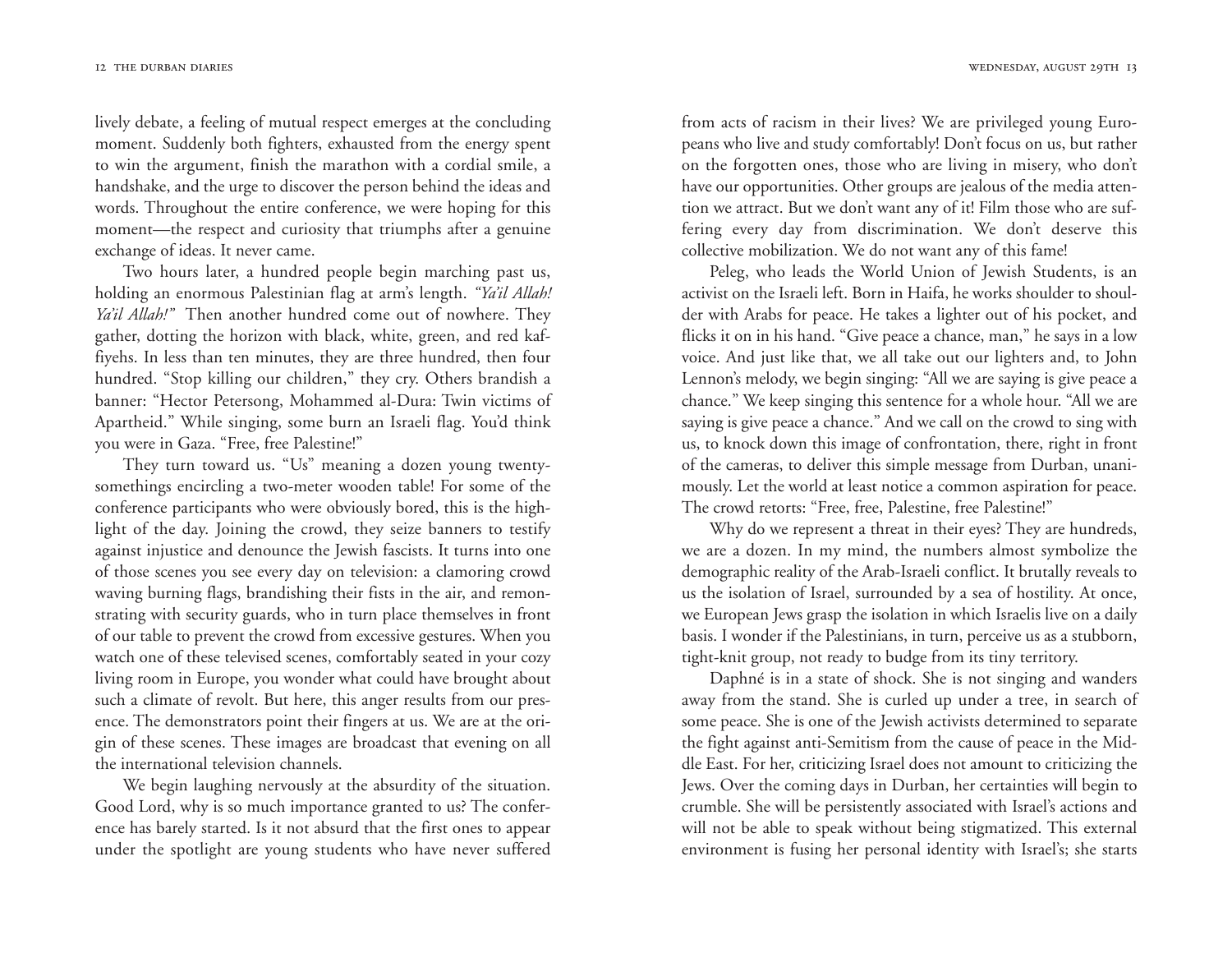to realize that—even if she doesn't want it—Israel's fate and hers are intrinsically connected.

Marta, on the other hand, chooses to defend Israel. That certain Europeans speak out only against anti-Semitism irritates her. She is a Zionist, and her fate is intertwined with that of Israel. Marta, who stands up ardently to our opponents throughout the demonstration, wonders why they deem every word she says false and deceitful. She who cares so much about engaging in a real exchange rebels at the fact that nobody deigns to hear a different point of view. Even among those observing at a distance, nobody is trying to genuinely understand, let alone serve as an intermediary between the parties.

Julian is scared and calls the police, who take a long time to reach the location. Two hours later, he climbs on a rooftop-like terrace where he can watch from above the demonstrations. He listens to the mutterings of passersby. Nobody takes any action. Some grumble in a low voice: "Oh, again the Jews and Arabs!" As if it had always been in the nature of things that the two would fight each other.

Diane hides away to shed a few tears. She is frustrated by the violent images surrounding her, combined with a heavy dose of emotional fatigue. She has been in Durban for two days already. This scene is giving her flashbacks to her solitary defiance the day before, when she approached Mary Robinson at the youth summit.

**14.00:** A man approaches Joav: "You have no right to exist, and we shall get you!"

**14.30:** We are handing out white T-shirts to the passersby. The front of the T-shirt bears a blue Star of David with the symbol of peace and love inside. On the back is written, "Fight against racism, not against Jews," followed by the message of Martin Luther King, Jr.: "When people criticize Zionism, they mean the Jews." Dozens of African women and children are wearing them. They do not seem to care about the Star of David.

Next to them, the so-called "rabbis" are calling out to the passersby. They flaunt banners: "Zionism is the main cause of anti-Semitism." These men belong to a small sect, the Neturei Karta,

who believe that the existence of the State of Israel constitutes a sin. They attend the conference as Iranian delegates though they are in no way from Iran.

What a crazy image, to see Zionist Africans and anti-Zionist rabbis roaming the city!

**15.00:** Durban is above all a war of images and slogans. People boast about how it is they who suffer the most. They shout the loudest to be heard. They march through the stadium so that the press takes an interest in their cause. We did not play that game at the outset. But once attacked, we are faced with a choice: Either remove our badges and return home, or defend ourselves, with our voices and our banners, in the middle of the crowd. We too begin hanging slogans from our stand. We raise them in the morning, noon, and evening: "World Conference Advocating Racism, Youth Summit, Useless Summit! Stop terror and violence, UNbalanced Conference."

**15.30:** Sometimes, things get ridiculous. We sing "Give peace a chance" and hand out flowers to scornful passersby. Damn, enough is enough! We get fed up. Why are we doing this? This is stupid. We grab a cup of coffee. We loosen up and feel less tired. We return to the stand.

**16.00:** Journalists stop by to interview us. The cameras begin filming just so they are ready if a new commotion starts.

**16.30:** The Neturei Karta members appear again, striding from one stand to another, chatting with journalists, protesting when one of us speaks, proudly raising their "Jews against Zionism" posters in the anti-Israel demonstrations. Despite their ultra-Orthodox dress, they nevertheless violate religious precepts by carrying their banners during the Sabbath, which is forbidden by Jewish law. They interrupt working sessions, charge toward the podiums, and hold up signs stating, "Israel does not represent world Jewry. End Zionist occupation and oppression now." They are welcomed by a burst of applause.

At first, we believe it's all a huge joke. We can hardly decide if the situation is amusing, sad or scandalous. The German television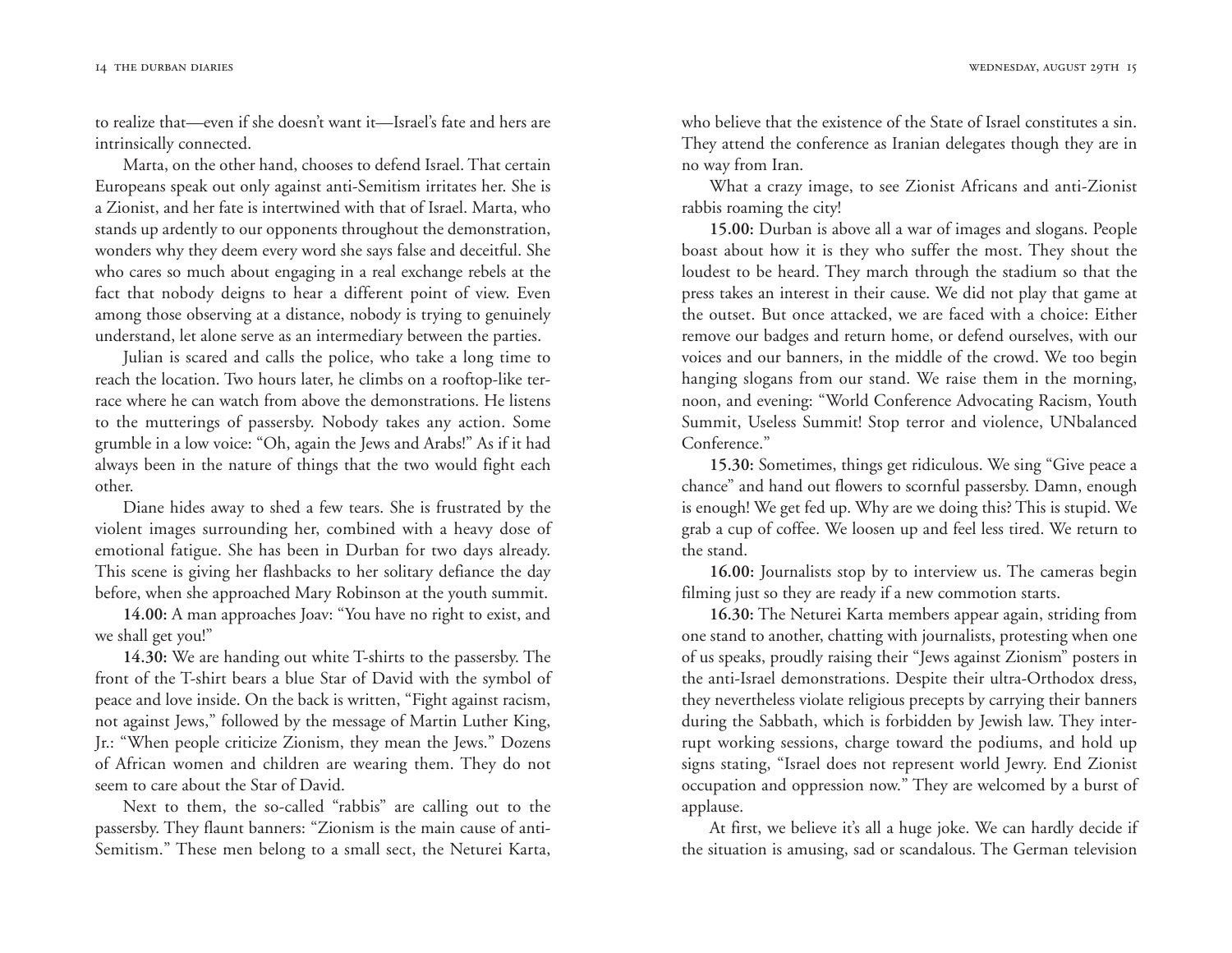network ZDF attempts to interview one of them to get a "Jewish perspective on the Durban event." Julian explains that in no way do they represent the Jewish people. Still, the journalist insists. Other newspapers fall into the trap of this staged kitsch media event, such as *Le Figaro* of September 5, which reports:

Around the conference centre, two men pace up and down, hand in hand, the sidewalks of Durban. An Israeli rabbi from New York and a Palestinian living in London. One belongs to Neturei Karta International (Jews united against Zionism); the other one is President of the Islamic Human Rights Commission. They explain to whoever wants to listen that Judaism and Zionism should not be confused. They assure that, in unison, Jews and Arabs are made to get along because both peoples are of Semitic origin. These are two discreet voices in the general cacophony.

**End of the day:** Daphné and Diane are walking to and fro, irritated by not accomplishing anything constructive. They are fed up with explaining themselves. Let us do something positive. They contact a representative of the AFSC Roma Youth Delegation from Europe, an NGO that fights for the recognition of the rights of Romani people in Central Europe. They offer to codraft a declaration. The idea is to bring together two minorities and exchange best practices for fighting discrimination in Europe. We hope to recall our common history—the genocide committed by the Nazis, called the *Shoah* by the Jews and the *Porajmos* by the Roma—to create networks for better coordination in our educational work, and to organize common public information campaigns. Jewish and Romani delegates meet repeatedly; we listen to one another, discuss, and work on a joint statement. We present the final version to our respective organizations. Our student union plans to organize a press conference to show that the work in Durban can be constructive.

But the representative of AFSC must still sign off on the final text. Diane and Daphné are called into a meeting. "Sorry, we cannot participate in this project anymore," the Romani representative says meekly. But good Lord, why not? This is nothing more than a typical project carried out between youth organizations. No controversy

here. Just a positive message between two European minorities, cou<sup>p</sup>led with a basic commitment to work together! "Sorry, we received some advice not to work with you."

Diane and Daphné would find out the true reason a little while later: "We support the Palestinian cause. If we work with you, all the NGOs will shut the door in our faces. Furthermore, we need to think about our safety here in Durban," he explains, his glance downcast. "But when we return to Europe, we'll talk again, right?" We remain stunned.

Nobody wants to work with us, for fear of being subjected to the same boycott. "Networking" before anything else. Political opportunism before ideas.

All of our projects are shot down at the root. What's the use of getting involved?

**17.00:** At almost every debate, somebody raises the question of "Israeli racism" against the Palestinians. An apologetic Tibetan approaches a member of the European caucus: "Excuse me, the Palestinian problem is terrible, maybe the worst nowadays, but could you please help me add a sentence in the final document on the Tibetan genocide?"

**18.00:** Julian goes to the working session on "Colonialism, Foreign Occupation, Palestinians, and New Forms of Apartheid." He recognizes a bunch of new friends who represent the indigenous populations of Colombia and Ecuador. They had met earlier, stumbling across one another's paths in the airport, waiting for the plane to Durban. At the boarding gate in Charles de Gaulle International Airport at three o'clock in the morning, our two groups began chatting about music, books, and art. Some of them were strumming a guitar; others were speaking about their journeys to Latin America. On the plane, we promised to discover the nightlife of Durban together, go out, drink some beers, and tour the local bars.

Delighted to see them again, Julian greets them. The debate in the room is focused on Israel. Again, the Jewish state is being depicted as the last fascist bastion, to be isolated from the international community. The merry band from the airport is applauding. "Too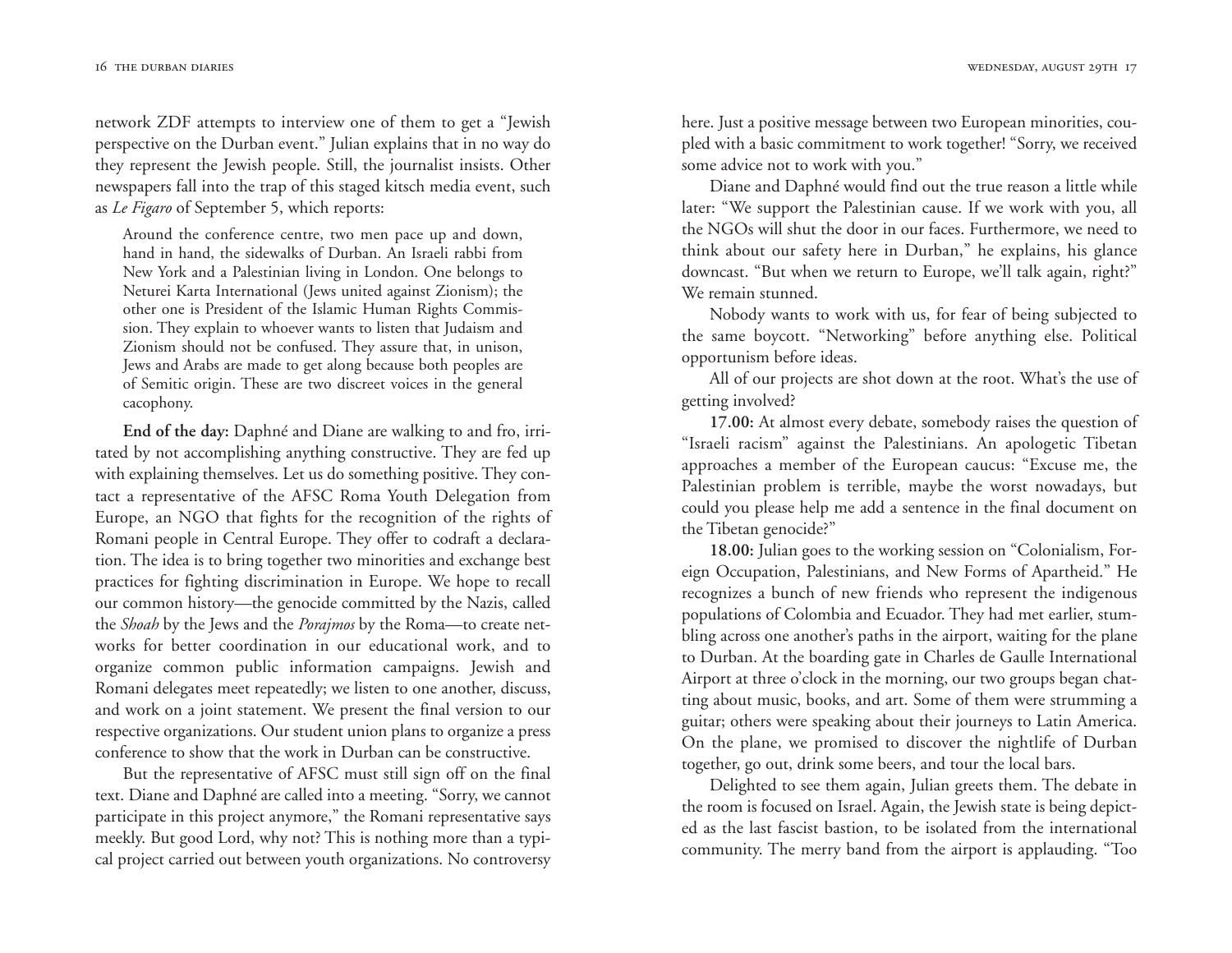bad! I thought that they, at least, didn't care about Jews," Julian laughs to himself. "Listen, my friend, Israel is attempting to promote slavery," his musical buddies say to him. Julian tries to convince them to the contrary, but gives up. He feels such a rift between them that he leaves them to their certitudes and convictions.

This seemingly futile episode raises a pressing question: What limits do political beliefs impose upon social relations? When you overhear discussions fraught with prejudice in your local café, do you brush them aside and carry on chitchatting with no embarrassment? How can young Jews tackle the Middle East conflict since the Second Intifada? How can a young Muslim speak about Islam after September 11? What do we do when we form friendships with peo<sup>p</sup>le whose ethics, outlook, and ideals oppose everything we believe in? Can we connect on a deeper level with those who disregard some of our own fears? And in the case of Julian's buddies in Durban, how can we go out drinking, crack jokes, and act as if nothing was wrong with people who think that Israel is a racist state? More and more, people tell me that Jews run the world, that Ariel Sharon was more dangerous than Saddam Hussein. They confide it to me at work or at social events. How do we cope with that? The solution is certainly not to withdraw into a ghetto mentality, nor is it to refuse to debate. Neither is it to compromise on your beliefs to avoid fighting. Do we always choose when and how to engage in a debate we feel intimately invested in—or do circumstances choose for us more often then we'd like to admit?

**19.00:** Talia, a South African student, is pasting up some posters: "Israel is the only country in the Middle East where women have the right to vote." An Israeli Arab tears them down right in front of her eyes. Just like that. Talia begins crying in the middle of the discussion. There is too much emotion. She does not understand her own reaction. The members of our caucus collapse from fatigue. We are all weakened, after such little time.

**21.00:** The Jewish club is our headquarters. This is the cozy bubble where we huddle in a safe haven every evening. A true peace of mind floods the premises. At the club, the Jewish community of Durban, warm and generous, is a real source of comfort. We polish off a good meal there. It's our first meal of the day. At the stadium, we are so overwhelmed by our feelings and the countless incidents that we are neither hungry nor have time to eat. Here, as soon as we enter the club, we hear the hustle and bustle of the plates and the chorus of excited conversation. The cooks serve us portions as large as their smiles. In the cafe, the Jewish community members ask us to tell them about our day. These moments help us create a transition, separating the hostility of the day from our inner state of mind. It is an essential step in digesting the events of the day and recalibrating our senses of strength and balance. The club is the only <sup>p</sup>lace—except for the families' homes where we are being hosted where we can be ourselves and think aloud, asking the others how they would have reacted to an incident that we faced. It is also the only place where we can laugh or giggle, turn the drama into mockery, have some more cake, smoke a cigarette, sip a drink, revel in the fraternal surroundings, and smile. We are engaged in an ongoing and lively exchange when Yehuda Kay, the main coordinator of our caucus, roars his customary: "People, it's time for a debriefing session!"

#### *Thursday, August 30th*

**09.00-11.00:** A typical morning: roaming the stands, reacting, getting worked up, speaking until we get booed, protesting by holding a solitary poster in a session in which Jews are being criticized, giving an interview to a radio station that grants us one minute thirty seconds, ignoring the insults as we enter one room and leave to another. We begin to worry about the disappearance of a Jewish colleague who's been missing since the morning. Where is he? Sensing the anger of passersby who bump into us, while noticing that many other participants are flirtatiously joking and arranging social events for the evening…

We don't even go to the bar or the bathroom alone anymore. We now always ask a delegate to accompany us. Not because we have received instructions to do so, but because we are really afraid of strolling alone in the enclosure of the stadium. Certain members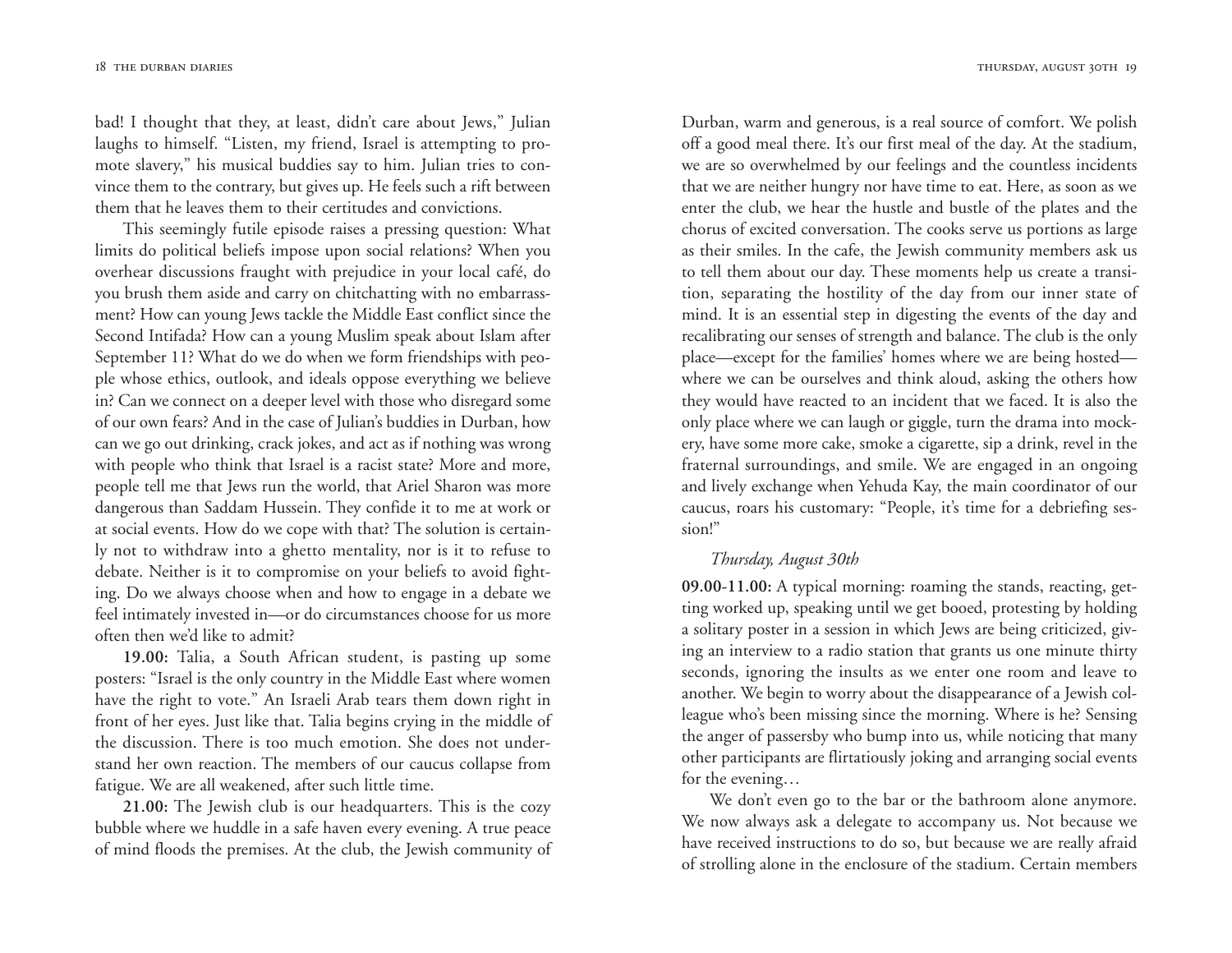



When members of the Jewish youth caucus set up a table in the middle of the NGO gathering, they were accosted by hostile demonstrators who made comments like, "You have no right to exist."



T-shirts saying "End Israeli Apartheid" were fraudulently printed bearing the official logo of the UN conference. Despite being banned by UN Human Rights Commissioner Mary Robinson, they were widely worn.



Members of the anti-Zionist sect Neturei Karta used Iranian credentials and violated the Sabbath to carry anti-Israel posters.



Racism got a new and distorted definition in banners hung in the stadium at the opening ceremony of the NGO Forum.



The Jewish youth delegates were surrounded by hostile crowds carrying Palestinian flags and shouting "Free, free Palestine!" when they entered the Youth Forum public space.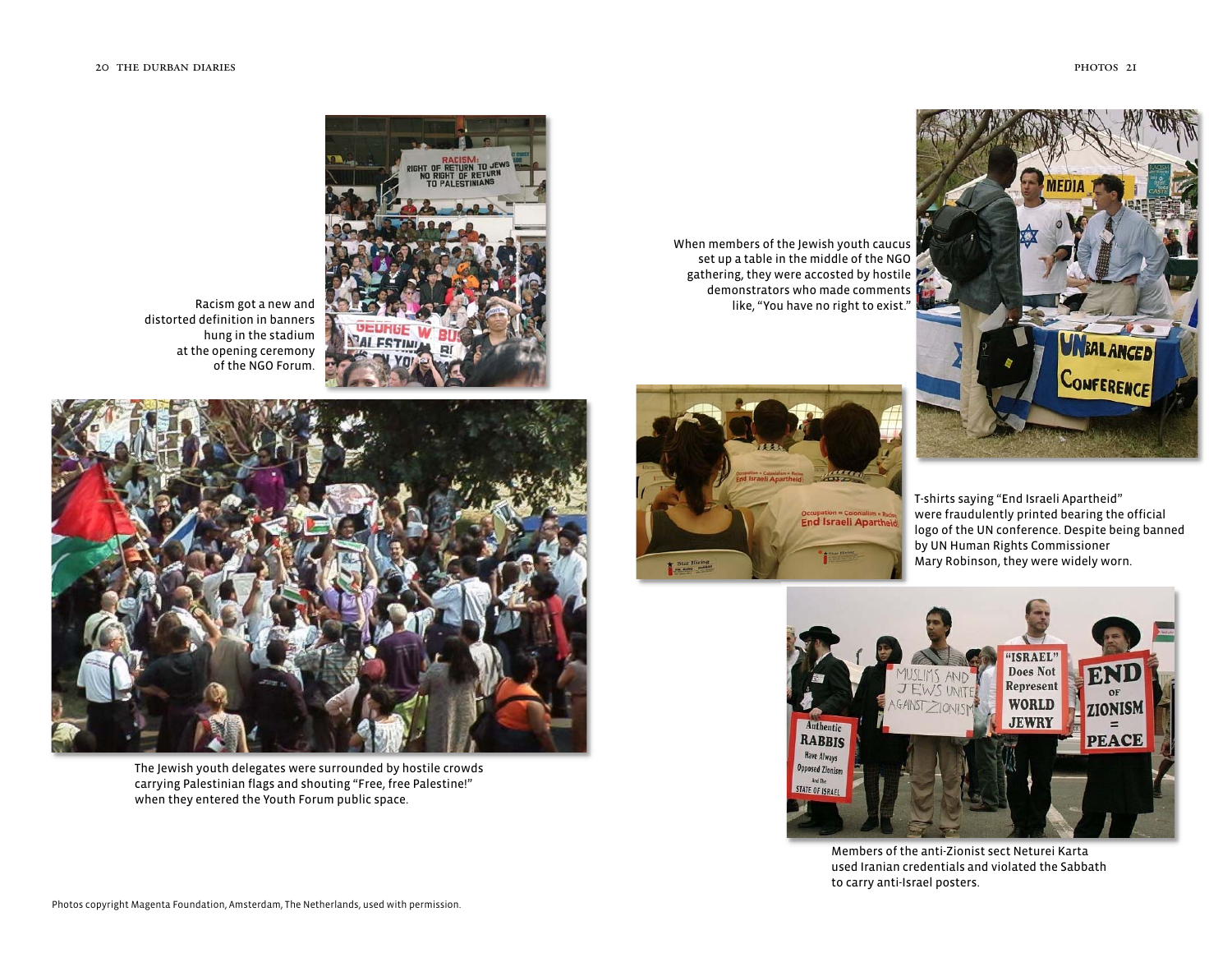of the group are no longer wearing their badges. Others have exchanged their *kippas* for baseball caps.

**11.30:** It's time for one of the many meetings of the European caucus. The aim is to bring together a maximum number of European participants to review common interests that they will collectively defend. Always on the alert, ready to jump up at the first provocation, my nerves are electric. I slip into the tent with my friends from the European Union of Jewish Students. How quiet it is here!

Everybody is speaking in low, respectful tones. Seated in a circle, each delegate takes a turn to speak, one at a time. The speakers explain how the final text from Durban will be applied in their national action programs, how to urge their governments to take on more initiatives. They outline each country's specific weaknesses in the field of discrimination and discuss how to coordinate more work at a European level. Not a single word on the "taboo question"—the Middle East. Besides, Europeans, in general, are proud to distance themselves from this controversy, to keep their cool and stimulate constructive exchanges between delegates, without breaking the harmony of the group. In these first days in Durban, the Europeans are conducting their affairs in a proper manner. *Business as usual*.

It could have given us a feeling of comfort. We could have said to each other, "Oh, at least the Europeans are not caught up by the hysterical virus that is spreading across the masses! They are quietly discussing their projects, as if they were in any European city!" But the bubble in which the Europeans have cozied up is so far from our reality that we cannot not identify with their concerns. The participants are pretending that the anarchy surrounding them does not exist. They would say to themselves, "Well, let's just try to devote our attention to positive elements of this encounter." Our feeling of isolation, our vulnerability, and our increasing cynicism prevent us from doing what the others are doing. No time to talk. We are in an urgent situation. It is more important to return to the stand, to speak in a working session, to organize press conferences, to support

our colleagues, and to resolve the next crisis that is bound to erupt at any minute.

It is regrettable that diplomacy is no longer an option when one is parachuted onto a battlefield. After about ten minutes, we slip out of the room as discreetly as we entered.

**12.00:** The Jewish caucus decides to hold a press conference with two objectives. First, to denounce the anti-Semitic literature circulating across the stadium. Secondly, to expose to the media the atmosphere in which we feel constantly harassed. We invite journalists using the theme, "You're not a racist, right?" The situation deteriorates to the point that an official session on "Holocaust Revisionism," which was to be held in the Jewish club, had to be cancelled for security reasons. The press takes seats inside a tent. According to those in charge of security, it is "the least likely place where we could be physically attacked."

Before our representatives finish their introductory remarks, a group of demonstrators, some provided with press passes, suddenly storm into the room. They approach the speakers, speaking incomprehensible gibberish in front of the cameras. For security reasons, the press conference is interrupted. Our press conference is being taken hostage. No journalist has the opportunity to ask a single question. (What an irony! This disturbance demonstrates exactly what we were trying to express through words to the press.) Strange that in this press conference, we receive insults instead of questions. Here in Durban, denouncing racism means unleashing more of it. One thing is certain: When you lose your freedom to speak out, you get the strange sensation that you are losing the lucidity of your own ideas.

**14.00:** In a discussion devoted to "Hate Crimes, Hate Groups, Ethnic Cleansing, Conflict, and Genocide," a Jewish delegate from Uruguay takes the floor. As he identifies himself, the session chair, a Palestinian, interrupts him: "This is a discussion about victims, and you are not a victim, sir."

**14.30:** Our time to take the floor finally arrives: the debate dedicated to anti-Semitism. This is the chance to clarify things. Each minority considered to be a victim of racism has the opportunity to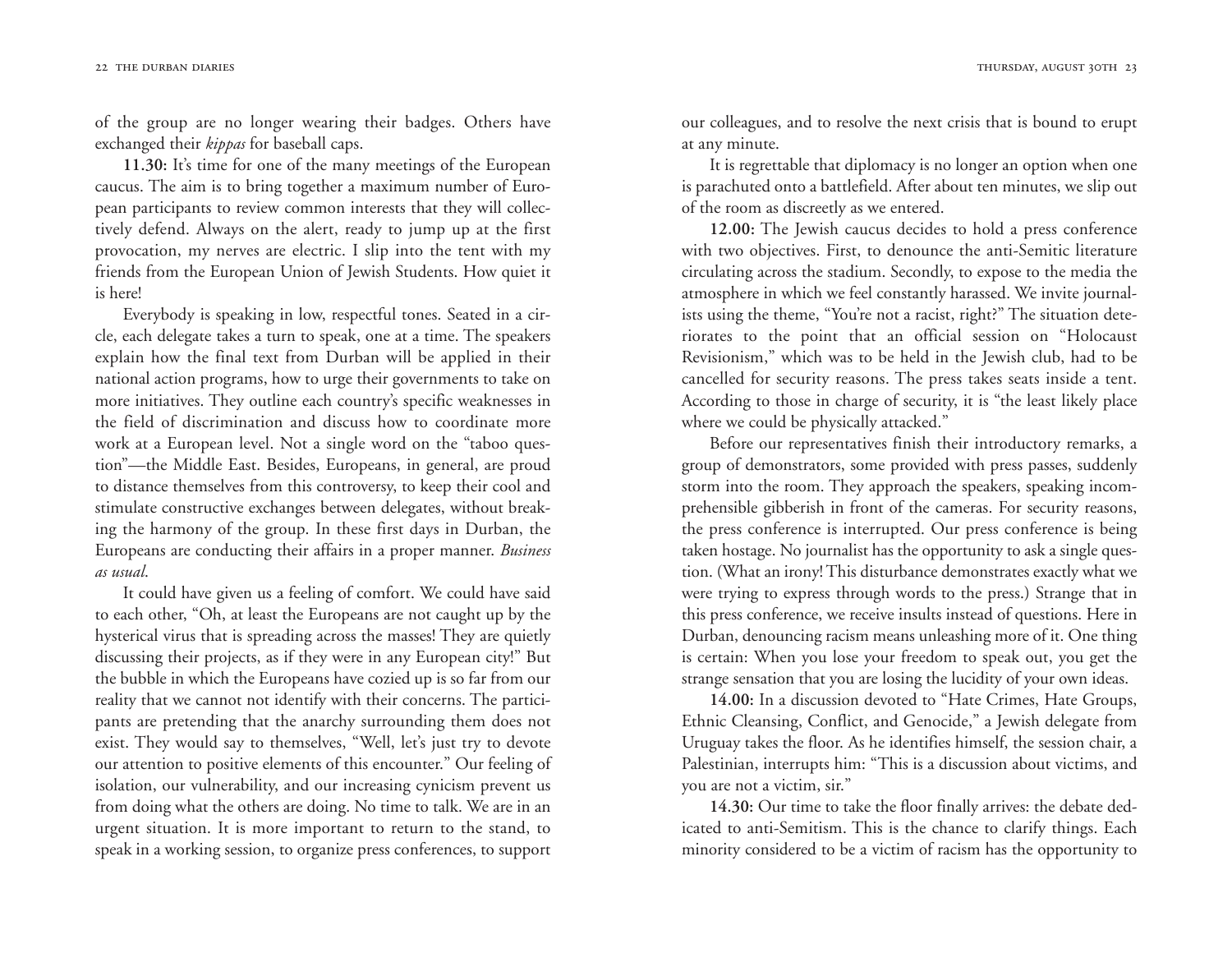tell its story and to share it with the others. According to the rules of the conference—one of the few that seem to be applied effectively the victims of a particular form of racism have the right to share their experiences without other groups trying to rewrite their version of the facts. A group of experts explain the historical roots of anti-Semitism and then detail its contemporary forms. There is more and more noise in the room. People call for silence. Suddenly a few dozen participants abruptly enter the tent and gather around the entrance as if to block off access. The background noise forces the speakers to break off. From time to time, the Jewish participants stand up in protest: "Listen to the experts! Please respect the speakers!"

The discussion quickly shifts from its objectives. In the room, some stand up: "After the *Shoah*, how can you inflict on the others the same suffering that you have been subjected to?" They criticize the Jews, former victims who, as soon as they were freed, became executioners. Revisionists are also in the room. They have come "to correct" or rewrite history. For them, the belief that six million Jews perished in the Holocaust is pure fiction. The Jewish lobby invents these kinds of stories in order to inflict guilt upon the entire world. It is a conspiracy meticulously designed to make the world acquiesce to the Jewish desire to dominate the globe.

Other voices in the audience assert that any Israeli action against the Palestinians must be considered an "anti-Semitic act." They call for condemnation of "the Israeli anti-Semitism practiced against the Palestinians." Moreover, Arabs are also Semites and thus must appear among the victims of the Holocaust and be compensated, they exclaim. This implies that the Jew not only colonized Palestine, but worse, colonized words and concepts, by appropriating the term "anti-Semitism." Such anti-Semitism is expressed through anti-semantics, where history is reinvented through the appropriation of terminology.

Right at this moment, dozens of people behind the entrance mount an assault. They storm into the tent and scream at the top of their lungs: "You are all murderers! You have Palestinian blood on your hands!" They approach us as we gather at the center of the

room around the table where the panelists are seated. Panic drives some to run away. "You don't belong to the human race!" "Chosen people? You are cursed people! I won't speak to you, as long as you do not remove this thing," a man yells at David, who is wearing a *kippa*.

The assault continues. "Why haven't the Jews taken responsibility for killing Jesus? They have sucked our blood, all these years. We don't want you here. Jews don't belong in Jordan. Jews don't belong in Israel." "I believe in a Jewish state … on Mars!" "Sharon, Golda Meir.… They are all the same. We cannot convince Sharon to be a human being."

During the first confrontation at our stand, we were protected behind a small wooden table. The barrier, although symbolic, was important from a psychological point of view: We were separated from our aggressors. Here, this place is being invaded. The anger against us can no longer be contained. We have no refuge. The violence becomes physical, and all that is left for us to do is to run away. Yet another of our sessions is interrupted. Again. This is the de facto method in place to silence our voices anywhere at the conference we attempt to speak.

As panic invades the workshop, I rush out on the lawn. I'm suffocating. I need a breathing space to pull myself together … and not cry in front of everybody. Around me, I can hear echoes of speeches inside the surrounding tents of other working sessions. I position myself near one of these tents, and I light a cigarette. I will grab five minutes before returning to the chaos. A young man of Arab origin stares at me and tries to attract my attention. As I get ready to leave, he flashes me a huge smile. That feels so good, a big smile. Even more, I suppose, because this person must know that I'm part of the Jewish caucus. He probably spotted me with all those from my group. However Jewish I am, he smiled at me!

He introduces himself and wants to invite me out to drink some coffee. I start joking with him in Arabic. I feel close to Arab culture. My parents were born in Egypt and in Sudan, and they still express the culture they nurtured there—the language, the traditions, the Arabic sense of humor, and, of course, the delicious food.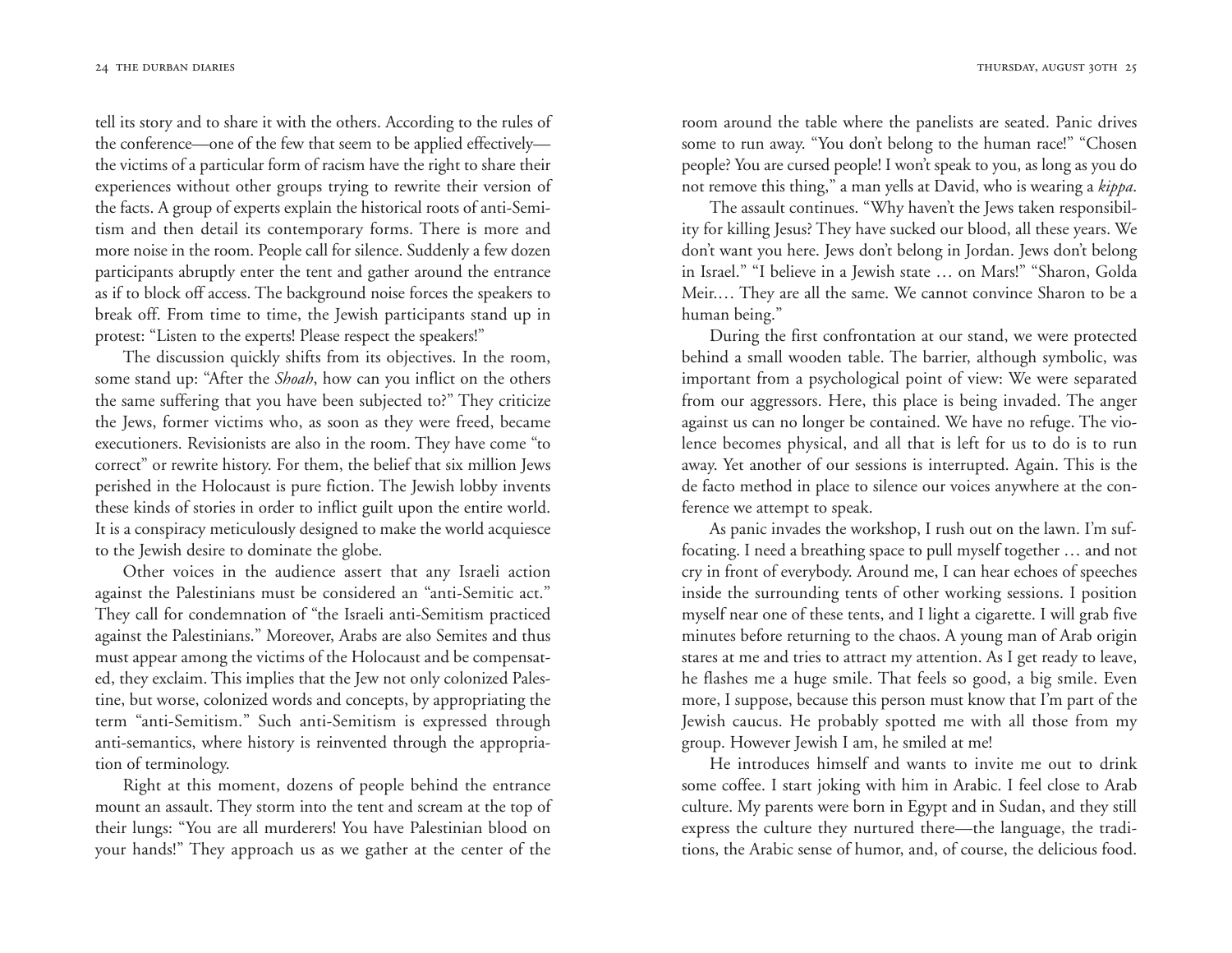The smiling man hands me a pamphlet. The pamphlet calls for the liberation of Palestine, signed: "Hamas." What? Hamas is here? "You are part of Hamas?" I murmur, almost to myself. "*Aiwa*, yes," he answers me. These guys blow themselves up in discotheques, cafes, and bus stops in Israel. Some Hamas members would do anything to kill Jews and to prevent the resumption of negotiations between moderates. And the young man in front of me adheres to this movement. "Umm … don't you have any more copies?" I ask him, my voice trembling. My hands are sweaty. I am really afraid. "No, I don't have any more. But wait! I am going to ask my friend from Hezbollah if he still has any left."

We are in a surreal situation. Here am I, all alone, at a UN conference, under a tent, sheltered by representatives of Hamas and Hezbollah. They even think that I am one of their supporters. And above all, at a conference against racism!

I look around me. How can such radical movements be accredited to Durban? Do they represent the political or military branches of these organizations? What on earth are these jihadists doing here? Are these people here at the conference the demonstrators we see on television setting flags on fire right before the world's eyes? Are they preparing an attack? How come they feel confident enough to reveal their identity to anyone who passes by? I am physically afraid. If the guy from Hamas did not recognize me already, the others will surely alert him if I stay there too long. I run to find my colleagues. What a feeling of security to see them once again! Nothing had changed. Everybody continues to shout. In the midst of the clamor, you hear insults. Exactly like before.

"Joëlle, you will never guess," somebody says to me when I arrive in the tent out of breath. I interrupt him: "No, let me speak! I have just met...." "Hey guys, this is really not the right time. Let's talk tonight. Right now we have work to do," somebody else interrupts me. It is always like that. Each person is wrapped up in his own story. Each of us rushes to share because that is the way of <sup>p</sup>inching our arms, of reassuring ourselves that we still live in the real world and that we are not inventing stories in our heads.

The working session resumes. With relative calm restored, the

chair decides to divide the plenary session into small groups. Inside each group, there will be people who "recognize" the contemporary existence of anti-Semitism and those who "do not recognize it." In my group, an Iraqi girl starts to cry. She is talking nonsense, but in spite of that I find her polite—almost nice. At least she is ready to sit down and listen. The girl tells me I am a murderer. Yet she is the only person at that very moment ready to hear what I have to say. She speaks again, this time on anti-Semitism: "Stop thinking of that, it does not exist." I respond that I didn't need to provide her with a theoretical presentation of anti-Semitism. She just attended this working session with me. We Jews were physically intimidated to the point that some left the tent for fear of being assaulted. I could explain to her the historic causes and the roots of hatred toward the Jews. But its very manifestation? Well, she witnessed it with her own eyes, just like me.

Marta tries to dissociate anti-Semitism from the Israeli-Palestinian conflict. She wants to understand whether they would acknowledge even traditional forms of anti-Semitism from the far right that ultimately led to the Holocaust. "This has nothing to do with the Arabs," she says. She reminds the group of centuries of European persecution. "Today, extreme right-wing parties are as anti-Arab and Islamophobic as they are anti-Semitic." Marta explains that we can unite to fight against this scourge, which concerns both religious communities.

"I am sorry, but you have no right to raise the question of anti-Semitism without addressing first the plight of the Palestinians," the Iraqi girl retorts. We tell her that we are aware that the Palestinians are suffering, that they live in unbearable conditions, and we understand the depth of their despair. That is why it is absolutely necessary to support peace in the region. But how dare we imagine that both peoples will one day be able to live in peace if even we who do not live over there fail to reach common ground through a meaningful NGO declaration? We explain to her that here we have the opportunity to demonstrate coexistence in action and respect between the Jewish and the Arab peoples. "If you recognize the Palestinian tragedy, then why don't you say anything to your Sharon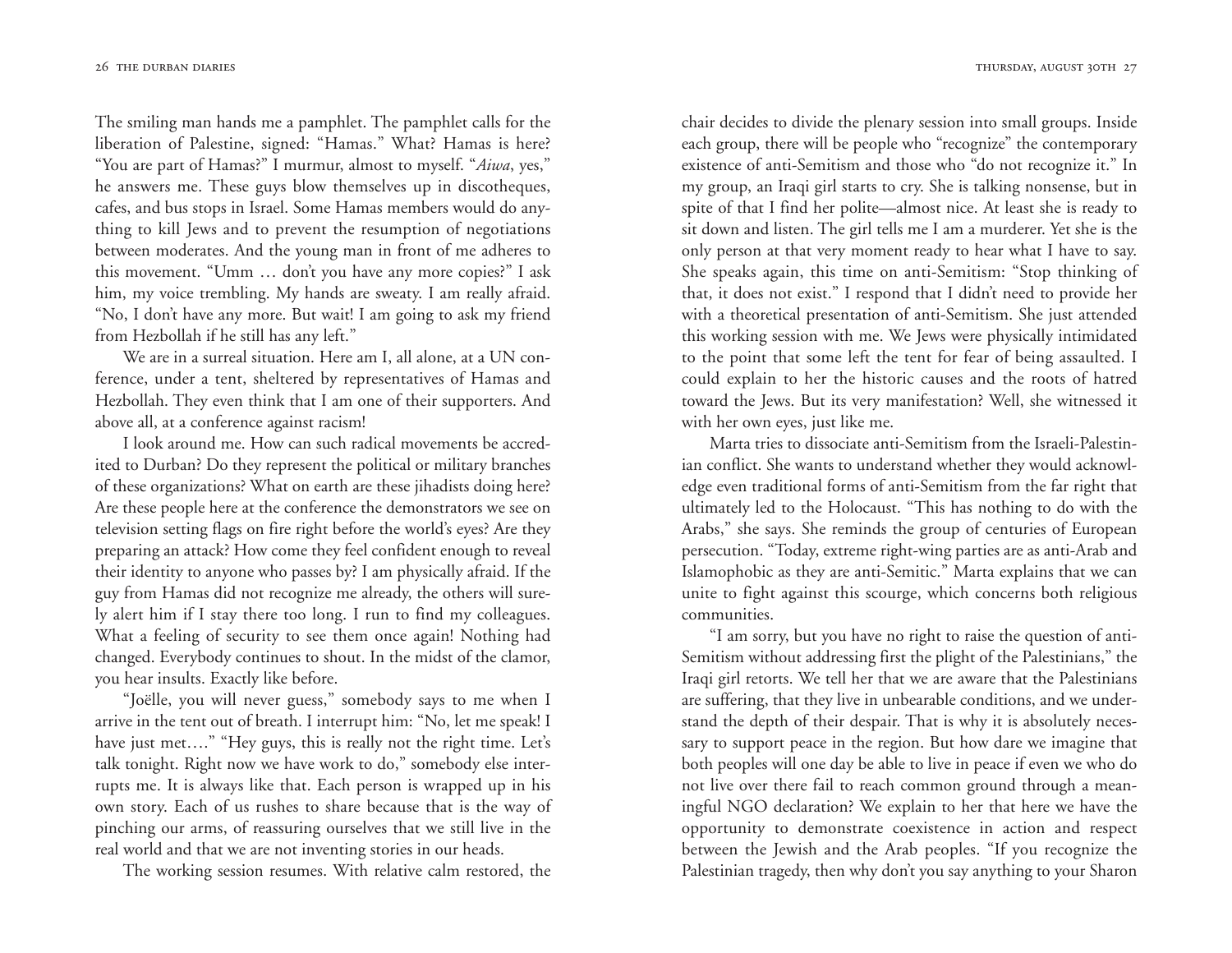government?" she asks us, as genuine tears continue to pour down her cheeks. I feel her pain. "We are not Israeli. Sharon is not our prime minister. We shall gladly speak about Palestinians during the speech that is dedicated to them. But this session is dedicated to anti-Semitism. For the time being, we have to formulate concrete recommendations for the United Nations Action Plan on the means to fight anti-Semitism." "No, we cannot work out this text without speaking about Israel," she concludes. End of discussion.

**18.30:** For the first time in her life, Daphné feels physically threatened. She realizes that she was not just surrounded by people carried away by their passions at a conference one afternoon. No, she is surrounded by extremists.

**23.00:** We head out to the beach. We need to unwind and let off some steam. We're told that there's a nice bar on the beach that makes great cocktails and where the music will take our minds off things. Our driver brings us there in our minibus. He parks near the sea, but once there, we have to walk some meters, and then go down onto the docks. While walking, we became used to turning around to make sure that we weren't being followed. One of us shouts that we are being followed by a car. We become paranoid. We start rac ing to the bar. 28 THE DURBAN DIARIES<br>
28 THE DURBAN USE and general certains continue to pour down<br>
ther checks. I feel her pain. "We are not Israelic Sharon is not our<br>
pipeech that is dedicated to then. But this session is dedicated t

A few drinks later, we leave the bar. While approaching the minibus, our laughter is cut by a "Hey, a group is jotting down our license plate number!" Once in the parking lot, we hear a group running hastily into the darkness. "Who cares? We rented this minibus anyway," cries David, the South African student who drove us everywhere, day and night. We all explode simultaneously into loud laughter. That's a good sign. The tension is evaporating into the warm night air.

#### *Friday, August 31st*

**9.00:** The intergovernmental conference starts today. This is an opportunity for a protest against Israel, planned to be held between noon and 4 P.M. Thousands of people are expected to demonstrate ing at the conference center, where negotiations between governments are set to begin.

We receive strict instructions not to approach the demonstrators. Nobody is allowed to return to the Jewish club. We must stay calm. We mustn't wear our "Fight against racism, not against Jews" T-shirts. Everyone must remain discreet and low-key, especially in the stadium. For the first time, we sense that our (Jewish) security team is quite tense. The day before, the security people in charge had held long meetings in low voices. We did not know what they were talking about. We discover that since our arrival, bodyguards have been following our every step at the stadium, to make sure that nothing threatens us.

The deserted stadium looks like an abandoned battlefield. There is almost an apocalyptic air of silence there. Three hundred tenacious Dalits continue to march past, as they would do every day.

**10.00:** A journalist approaches Marta and me to ask us some questions. The cameras are rolling. We begin to talk about our personal experiences in Durban. A Palestinian girl begins to shout: "You're lying, you're lying." Then, turning to the journalist, she says, with pleading eyes: "Let me give you my version of the facts." Tears are pouring down her cheeks. We begin to talk with her, without realizing that the camera is still on. The journalist breaks the silence: "Can we do another take, please?" "We are not on a movie set," we reply sharply. Marta suspects it was all staged. "This Palestinian girl just wanted to cry in front of the camera. And the journalist is delighted by the show. Let's get out of here," she whispers to me in my ear. Marta's nerves are sparking; she feels exploited each time she addresses the media. "Do you think that I am getting paranoid?" she wonders out loud.

**10.30:** Diane is no longer wearing her badge when she roams alone in the stadium. A man approaches her, handing her a piece of paper. She reads it while walking: "Anti-Semitism is by definition a racist concept since it bases superiority on religion and the national scene…. Why should the demands of particular nationals or followers of a religion benefit from a privileged attention from the confer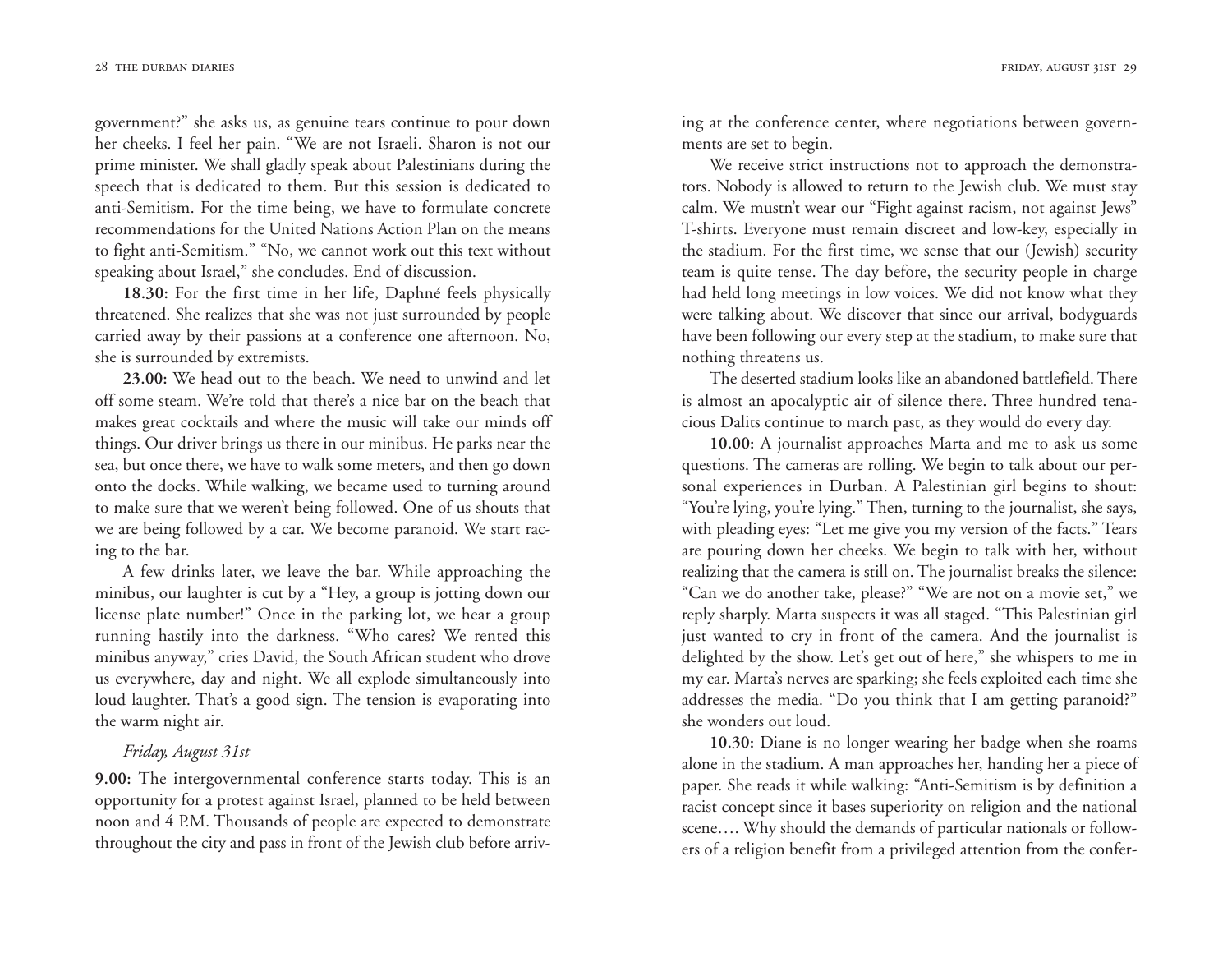ence? Does the whole world need to bear the burden of the Third Reich?" The pamphlet is signed "Revolution Committees Movement." Diane retraces her steps and asks the man, who is wearing a Libyan badge, for whom he is working. "I know who you are," he says to her, his eyes full of hatred. "I know what you're doing here, and I don't want to talk with you."

At the beginning of the NGO Forum, we were stigmatized as a group. Now our faces are being recognized. We are being followed at times. Are some of these people in charge of watching us and others sent to protest? Our fear of being physically threatened did not just fall from the sky. This fear, and to a certain extent paranoia, resulted from the accumulation of the many different experiences we all lived through. Whether it is true or not, we feel watched everywhere by "faceless" people.

**13.00:** With greatest caution, we catch a cab to the Belgian Embassy. Belgium is the country that holds the rotating presidency of the European Union. A cocktail party is organized in honor of the European diplomats present at the conference. The European Union of Jewish Students is invited to meet Louis Michel, the Bel<sup>g</sup>ian minister of foreign affairs. Even though the intergovernmental conference has just begun, the international community is already anticipating the boycott of the American and Israeli delegations to be announced shortly. Given these developments, the European Union, chaired by Belgium, gains leverage and is about to play a critical role in resuming negotiations with the remaining governments.

Louis Michel has dedicated an entire hour to us while a crowd of people rush to speak to him. We sit down around a table near the swimming pool of the villa. We show the minister all the anti-Semitic pamphlets that have circulated at the Youth Summit and the NGO Forum. Some showered Hitler with praise; others portrayed the Jews with big noses spitting out blood. Then, we give him copies of the threatening letters that were sent to the Jewish community of Durban, and we share some personal anecdotes. The minister is genuinely shocked. He makes copies of these docu-

ments—and assures us that he will denounce their hateful contents during a press conference several days later. The mere fact that he devotes so much of his time to us shows how seriously he interprets the series of events.

It also demonstrates our (most surprisingly) important role. To reach a final agreement on the intergovernmental text, it will be necessary to untangle the tensions resulting from the Israeli-Palestinian conflict before tackling the question of reparations for slavery. Only by addressing both issues would a consensus be possible. What is the first thing to do? To calm the concerns of the U.S. and Israel so that they will not use the singling out of Israel throughout the conference as an excuse to slam the door and leave. And to that end, from a European perspective, it is advisable to strongly condemn the acts of hatred to which the Jewish participants were subjected. It is the honest intent of Louis Michel to face these responsibilities and listen to our testimony.

From the outset, the minister understands the hostility directed at us. He virulently condemns anti-Semitism. We remind him, for the sake of clarity, that there is a difference between Jews and Israelis. Jews are seen, in the collective consciousness of Durban, as the direct cause of Palestinian suffering. We are considered the last bastion of a fascist international order to be eliminated. Restoring the dignity of oppressed people will only come through our defeat.

We explain to the minister that we are visiting him as Europeans. It is the very first time we have been assaulted for being Jews, and we are counting on Europe to raise its voice against these distortions. We explain that Durban is the perfect opportunity for the European Union to demonstrate its commitment to a strong common foreign policy in line with its values. We are proud to be Europeans because every day at this conference, we understand a little better the common values shared by all Europeans: our reading of history, our respect for words, history, and semantics, and our respect for diversity. Today, Europe defines its identity through its own diversity. And the essence of its diplomacy is to hear different viewpoints, to foster dialogue, and to negotiate its own diversity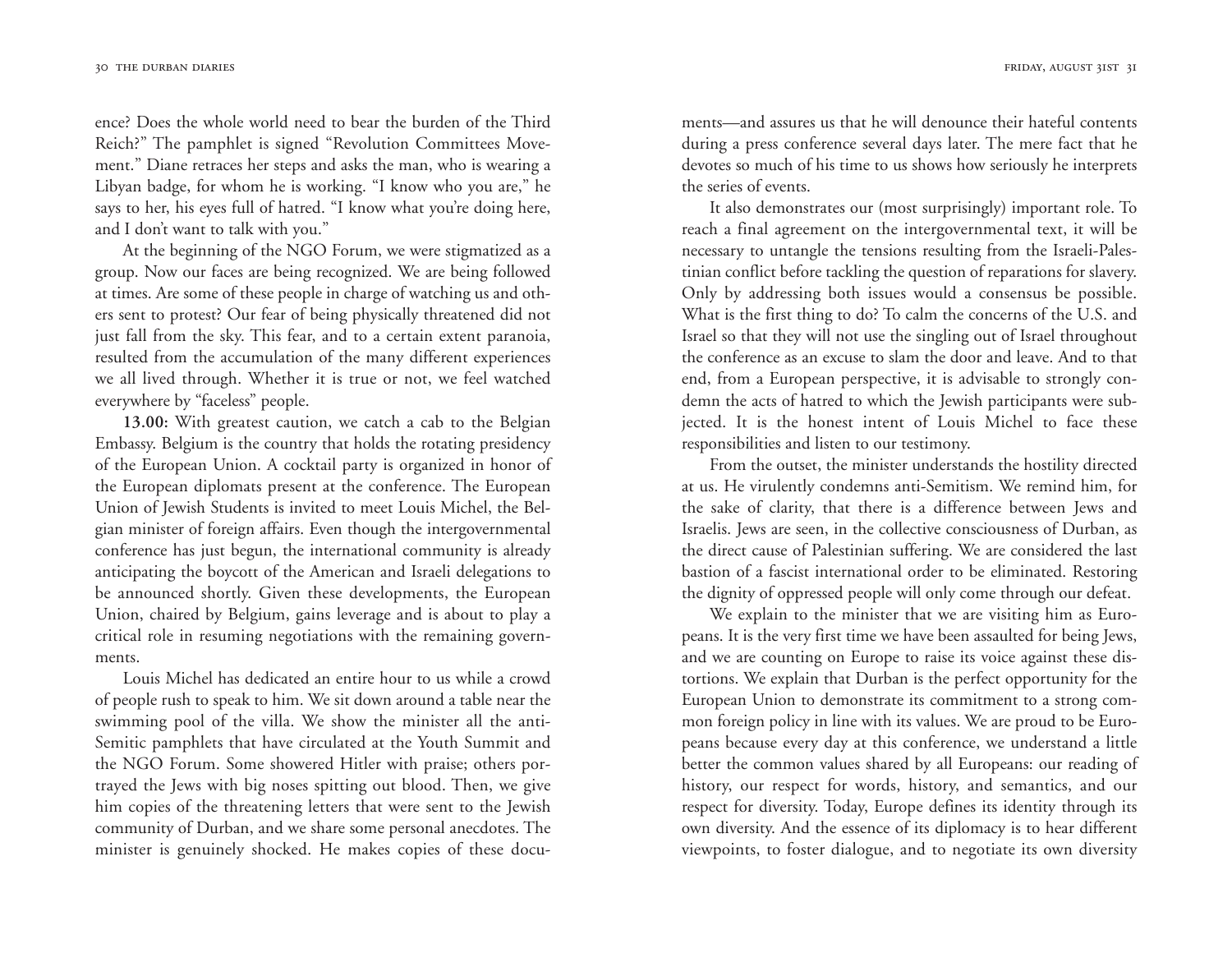continuously among its member states.

We also realize that many Jews in the world believe that Europe has not flushed out its endemic anti-Semitism. What's more, a large number of Jewish activists and Jewish organizations continue to be persuaded that Europeans as a whole lack understanding of Israel's security dilemmas. As Europeans, we regret that this debate is not always considered with the nuance it deserves. And as representatives of the European Union of Jewish Students, we often strive to explain to our fellow Jews across the world that there are multiple layers of complexity in EU-Israel relations—more than what meets the eye at first glance.

Our discussion with Louis Michel ends. The minister, seeing that we appreciate his warm and comforting comments, adds a last sentence by way of conclusion: "Between us, I personally have a lot of difficulty with Sharon. To my big regret, I am afraid that his actions foster anti-Semitism." Louis Michel probes us deliberately, trying to discover what we think of the Sharon government, as if he wants to ensure that we are not Zionist zealots. "It is necessary to understand that the Israeli government does not make things easy." So to be "good Europeans," is it advisable to denounce Sharon's political decisions, lest we lose some of our credibility?

This logic made us uncomfortable. Michel's remarks imply that if Israel followed a more clement policy toward the Palestinians, the excesses in Durban would not have occurred. But in our view, racism is a disease in itself. It is not the side effect of another disease: the policies of Sharon. To argue otherwise is to step on dangerous ground because it flirts with the theory that a chain of causalities can rationally explain anti-Semitism. Yet we are not here to discuss Sharon's government. Each of us within the delegation has his own political views, often very different from the rest, on this matter. Louis Michel should speak to the Israeli diplomats if he has legitimate concerns regarding the renewal of violence in the region and the collapse of the peace process.

Michel, representing the presidency of the European Union, did assure us that he was going to protect us in such tense times. However, we left the meeting more confused than ever. On the one hand, we were very proud to believe in Europe, its ideals, and potential, although we felt isolated, even frustrated at times, within the Jewish caucus because of our European convictions. We were determined to continue trying to convince the Jewish world of the historic importance of the European Union as a model of peaceful integration and coexistence. We would resolutely continue to deconstruct the persisting idea, in segments of world Jewish public opinion, that Europe is a continent plagued by anti-Semites and Israel-bashers.

On the other hand, one of the highest leaders of the European Union had himself inadvertently revealed a lack of clarity about the root causes of the Durban hatefest. On a much smaller scale, the minister was himself exhibiting what we were ardently fighting in Durban by consistently asserting a link between the Israeli-Palestinian conflict and demonstrations of virulent anti-Semitism elsewhere in the world. We left the meeting not knowing whether the minister had understood the very point of our message. That made us anxious.

**20.00:** The Youth Summit is about to close, and its declaration must be adopted. The youth delegates had already presented their declaration, but the adoption procedures turned out to be so vague that many groups are still disputing the final text. Nobody knows what to do to improve the situation. Each regional entity meets to add this word, remove that paragraph, and table last-minute amendments to the plenary session. Is this all in compliance with procedure? Nobody can answer us. It is impossible to know which amendments will be brought to the plenary session for adoption, or how their selection will be made.

A few meters away from the tent, I'm contemplating the meeting from afar, sitting next to Daphné, Marta, and Diane. We collapse into chairs on the lawn for hours. Watching the sunset, we hear the echoes of voices of those protesting. They talk for hours. Finally, a declaration on which the assembly will vote is distributed.

No paragraph is devoted to anti-Semitism. The term is curiously placed in a paragraph that begins with discrimination against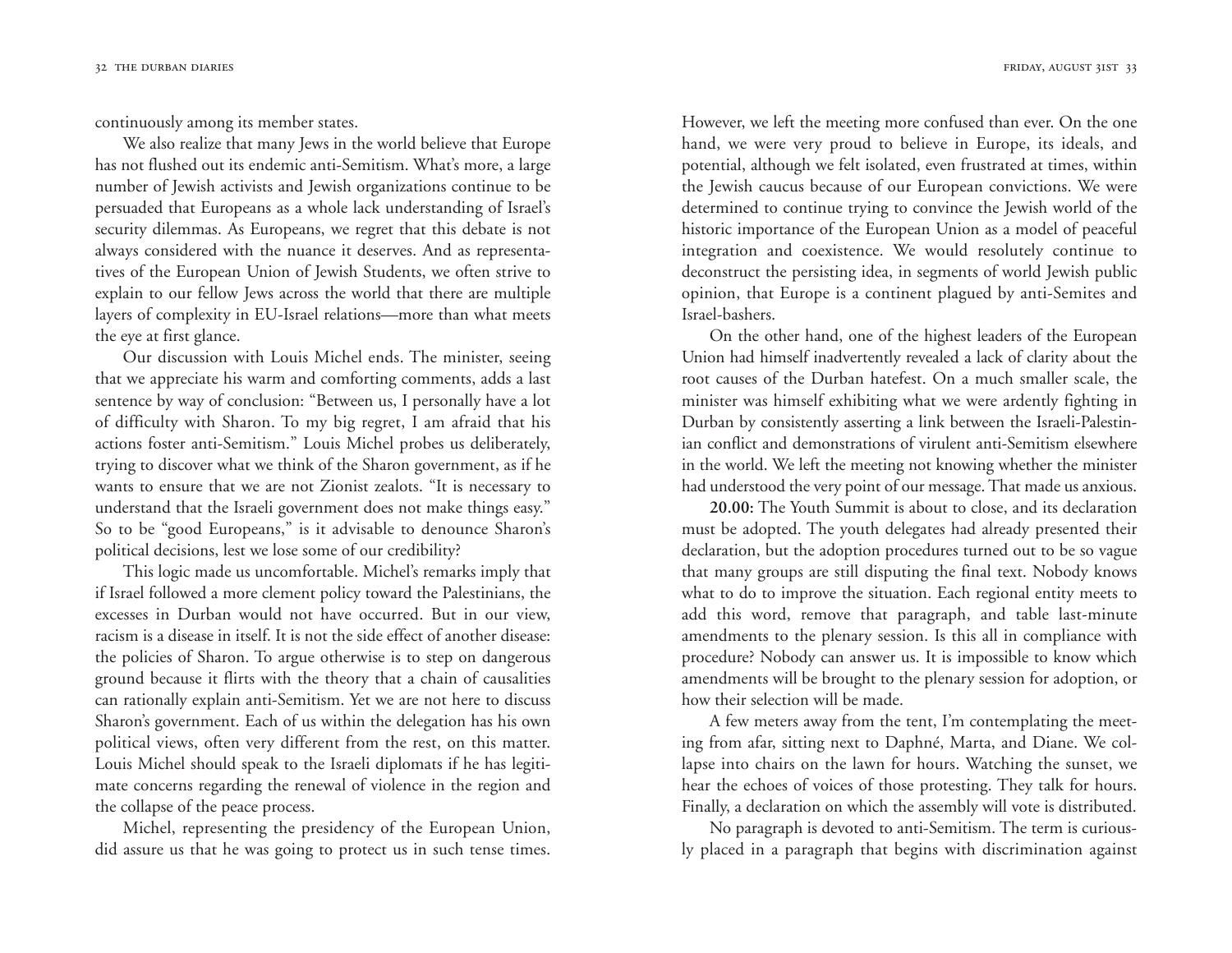Muslims. One would thus assume that anti-Semitism would apply to Muslims. What can we do faced with such a linguistic and his toric distortion?

On the Israeli-Palestinian conflict, the assembly rejects our pro posal to "put an end to violence" and to encourage the resumption of peace negotiations between the parties. Instead, the text grants the Palestinians the right to defend themselves "by any means" against the Israeli occupation. Would suicide attacks thus be justifi able as an instrument of self-defense?

The Youth Summit Declaration reflects these radical ideas that comprise parts of the "youth civil society." The world tends to romanticize the spirit of young militants—regardless of their extremist positions. As young European Jews, it's hard to escape a certain degree of schizophrenia in our identity. Often perceived as progressive within the Jewish world, where liberal ideas and open mindedness generally characterize our political positions, for exam ple on questions related to the Middle East peace process or the European Union, we are still viewed as "neocons" in the eyes of the NGO world—at the service of the Sharon and Bush governments. We are Jewish, so we are fated to think in a certain way. Then and there, we know what we must do. We will be the first 34 THE bURANN DIRAIRS<br>
Muslims. One would thus assume that anti-Semitism would apply<br>
to Muslims. What can we do faced with such a linguistic and his-<br>
toric distortion?<br>
CD the krateli-Palestinian conflict, the assembly r

ones to boycott the conference. Before the United States and Israel withdraw from the intergovernmental conference. Before the Jewish boycott of the NGO conference. As we move to the front stage of the room, we take over the

microphone. "We cannot accept the inflammatory tone of this text," declares Diane, in front of an unconcerned assembly. "We regret that the Youth Forum did not condemn the violence in the Middle East as well as all forms of incitement to hatred. We would have wished to call for a return to the negotiating table and a peace ful dialogue between Palestinians and Israelis."

We are struck by the indifference in the room. Some individuals in kaffiyehs at least acknowledge our presence by booing us! But, perhaps because of our impending departure, the great majority do

a call for peace. It's as if these young people, with whom we tried to build a dialogue during these days, casually said to themselves, "Ah, the Jews are leaving. So what! You win some, you lose some." The audience continues to chitchat aimlessly. When Diane speaks, it's as if a logistical announcement is being read in the background to instruct the participants to gather their belongings after the meeting because the bus will not return twice.

I snatch back the microphone: "We would also like to recall that throughout this conference, we have been offended, intimidated, and harassed.… We have never experienced racism before coming here."

Some people started booing me. "You Jews are so paranoid that you only speak about yourselves." "Stop being so egocentric; we too have already experienced racism. That's why we are here!"

"Well, we are now going to proceed to vote: Who is in favor, who is against, who abstains?" the chairman casually states. Nobody tries to speak to us. It's time to leave this wretched stadium.

#### *Saturday, September 1st*

**15.00:** At the NGO Forum, Fidel Castro delivers a closing speech that lasts several hours. We are not the only ones to find it ironic that a dictator is granted the honor of concluding the forum. The participants from the former Soviet bloc are furious. The organizers of the conference, SANGOCO, made this decision behind closed doors without informing the members of the steering committee.

**18.30:** This is the first time that the fifty-eight members of the Jewish caucus are gathered at full strength in the stadium. The NGO Forum is about to adopt the final text of its declaration and the Action Program. Hundreds of people, representing forty-three caucuses, are gathered in the stadium to reach a final agreement. The closing meeting is chaotic. People stand up, moan and groan, shout, and threaten to leave. The steering committee decides to adopt the text, despite the fact that the regional caucuses have not yet reached a consensus.

**20:00:** While we are nervously fidgeting in our seats, the chair-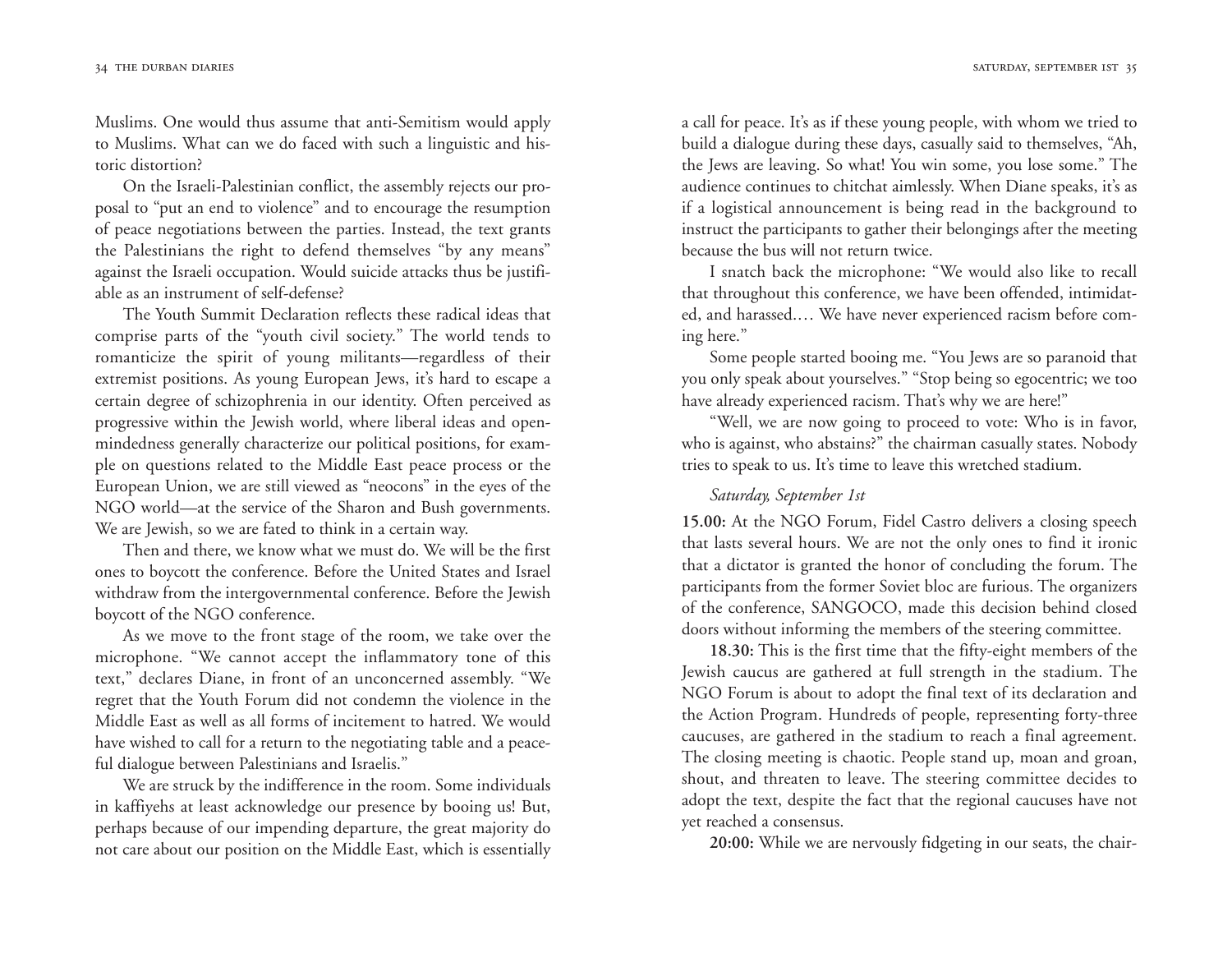man and members of the steering committee on the podium openly confront each other on the rules of procedure. They do not know how to manage the questioning and look at the audience with a <sup>p</sup>leading eye. The scene is ridiculous. One NGO asks if a caucus may present last-minute amendments. Reacting to the roars of the crowd, the chairman and the steering committee accept, "provided that there are new caucuses that present these amendments," so that new associations may express their voices!

To present changes in the text, one must create a new group. Just like that, dozens of people rush toward the office to register new organizations, created on the spot!

The adoption of these new procedures is absurd, so why not live in this surrealistic state to its end? I queue up in line and invent a name for my fictitious organization. Let's definitely omit the word "Jewish." What about "Youth Movement against Racism"? It's the first name that comes to my mind. I am resolved to play the game, if it enables the Jewish caucus to modify the draft text. Half an hour later, the chairman revokes his decision, seeing the

chaos around him. Everybody sits back down. The debate begins. Each caucus has the right to take the floor and present a paragraph on the origins of its own discrimination, which will now be adopted by the entire forum. Finally, the plenary proceeds to adopt the text.

**21.50:** The assembly votes to adopt the principle of the right of the victims to define their own form of discrimination. That way, each group victimized by racism will be able to freely express its objectives.

**22.00:** Ten minutes after this key decision, an African delegate from the Ecumenical Caucus requests the elimination of our para graph on anti-Semitism, which reads: "We are troubled by the preva lence of anti-Zionism and the attempts to delegitimize the State of Israel through the inept charge of genocide crimes, war crimes, crimes against humanity, ethnic cleansing, and apartheid, and by any acts which we consider as obvious forms of anti-Semitism including the burning of synagogues, the attacking of Jews, the incitement to 36 THE BUTMAN FOR THE SCIRC CONDIGNON TO THE SCIRC THE SCIRC THE SCIRC THE SCIRC THE SCIRC COND SARE THE STAND THE STAND THE STAND THE STAND THE STAND THE STAND THE STAND THE STAND THE STAND THE STAND THE STAND THE STAND T

Israel, their assertion of the right for self-determination of the Jewish people, and the will through the State of Israel to protect their cultural and religious identity." Our text condemns manifestations of anti-Zionism, which in the previous year have led to incitement and violence against Jews and Jewish institutions worldwide.

"I am against anti-Semitism, but I am also against the genocide against the Palestinians," the spokeswoman of the Ecumenical Caucus declares. A roar of applause.

The president immediately calls for a yes or no on the deletion of this paragraph. Forty-two voters. In favor: thirty-nine. Against: Our yellow vote card solitarily floats over the crowd. At the time, nobody notices that the Central European caucus also raised its card, as did the representatives of the Romani caucus.

Following the signal of one of our Jewish colleagues, we all stand up to walk out of the room. Confusion reigns in our heads. The entire Jewish caucus begins shouting a slow but endless chant. "Shame. Shame. Shame. Shame. Shame. Shame." These are our last words. We shout with all our might. We yell out against all the minutes we endured in Durban since our arrival. We roar our anger at the crowd, which remains startled in silence for a fraction of a second. Then the Palestinian caucus erupts with shouts of: "Free, Free Palestine!" One couldn't hear anything but the juxtaposition of these two chants: "Shame, shame!" "Free, free Palestine!" As we leave the tent behind, we see people cheerfully hugging each other in a sign of victory. Others rush to take our empty seats.

We cross the stadium in a whirlwind. This is not the first time that we run for fear of being physically attacked. But this time, fiftyeight Jews are concentrated in one place. It's dark, and the tension is at its peak. There is an air of panic in our movements. As for me, I'm afraid that people will follow us or even assault us! I see our bodyguards near us. "Walk quickly, together, straight ahead. Do not expect the bus to come and find you. Continue walking." They are very tense.

**00.00:** We discover afterward that the disorder only got worse. The session became increasingly chaotic and unmanageable. Proce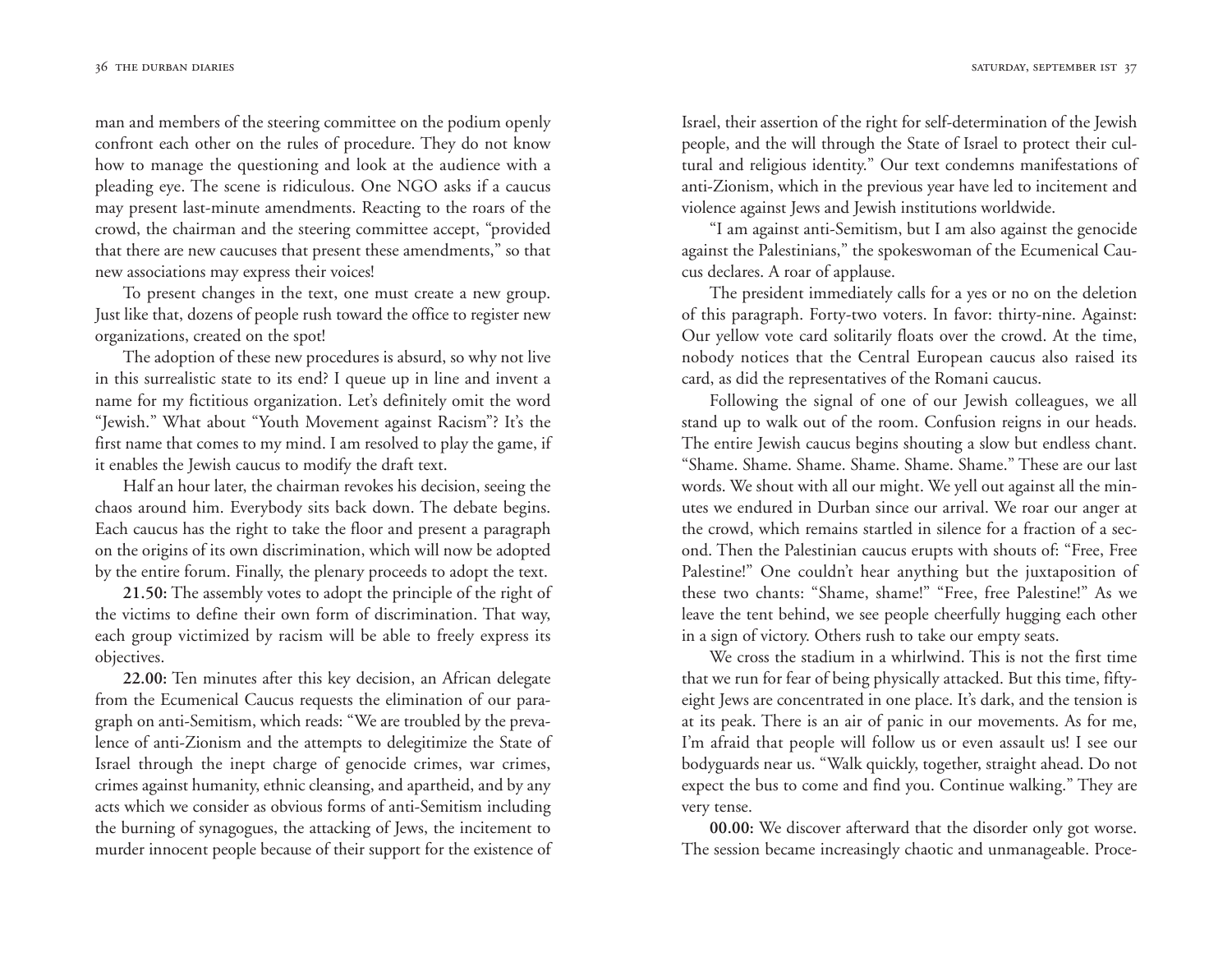dure was not respected at all. Later in the evening, the Romani caucus got up and left the tent. They would be the first ones to take the microphone and announce that they could not subscribe to the text, which was anti-Semitic.

The group from Central Europe did not immediately leave the room. They had fought hard to include a passage on the wars in the Balkans and Chechnya and they wanted to see it through until the end of the meeting. Into the middle of the night, the participants began laboriously voting on every paragraph.

It was hot and raining and there was nothing to eat. When somebody brought some sandwiches, a Russian delegate of Jewish origin, a member of the Central European group, was asked if he was "a friend of Palestine." The experience was humiliating. Until he gave an answer, he could not get anything to eat. It was during that night that the group decided to draft a declaration to distance itself from the text.

In the early hours, the final text of the NGO Forum was adopted. Very few people stayed in the room.

According to Miroslav Prokes, a member of the International Organizational Committee, the steering committee had the right to refuse ex post facto the illegal deletion of the paragraph on anti-Semitism. Yet instead of acknowledging that the rules of procedure had been violated, the steering committee drafted an explanatory text stating, "For various reasons, in this session, a different process emerged which had not been anticipated, but it does not necessarily mean a violation of the rules of procedure." Thus the rules of procedure that stated that each caucus would define the ways in which it had suffered from racism were suspended for one group—the Jews, who were not allowed to describe anti-Semitism in their own words.

Then, one of the biggest scandals of the conference in Durban took place.

Some members of the steering committee, accompanied by members of SANGOCO and delegates of the Palestinian caucus, barged into an office closed to the public where the drafting committee was finalizing the NGO text to integrate the adopted amendments. The invaders demanded editorial changes to the explanatory text, as well as modifications to the section on anti-Semitism. The scene was violent. According to Prokes, after some attempts to have a discussion, the drafting committee felt so intimidated that it left the workroom. The intruders then took charge of the completion of the NGO document.

Nobody spoke about this incident to the press. Moreover, numerous participants left Durban the next day without ever having been aware of this episode.

In the final version of the NGO document, as published today, the definition of anti-Semitism is diluted to include discrimination against other peoples such as the Palestinians. Islamophobia is also considered a form of anti-Semitism. Besides, Israel is accused of "war crimes and of acts of genocide." It is classified as a "racist nation," and the text calls to apply to it "all the measures taken against the South African apartheid regime"—meaning an embargo and the suspension of all diplomatic, economic, and social ties. The document also calls for the launching of an international campaign against the apartheid movement in Israel "to break the silence of the Nations, in particular the European Union and the United States." The NGO Declaration also calls for the restoration of UN Resolution 3379, equating Zionism with racism. Later, the high commissioner, Mary Robinson, announced that, for the first time in the history of the United Nations, she could not recommend the NGO document to the governments.

#### *Sunday, September 2nd*

As the NGO Forum concludes, the governmental conference begins. Our role ends quietly. Our last meeting is with Walter Schwimmer, the secretary-general of the Council of Europe. He listens to us with great respect and kindness. During his official speech at the intergovernmental conference, he describes our experience. This man represents a Europe deeply aware of its history—firm in its moral integrity and not shy to defend its values.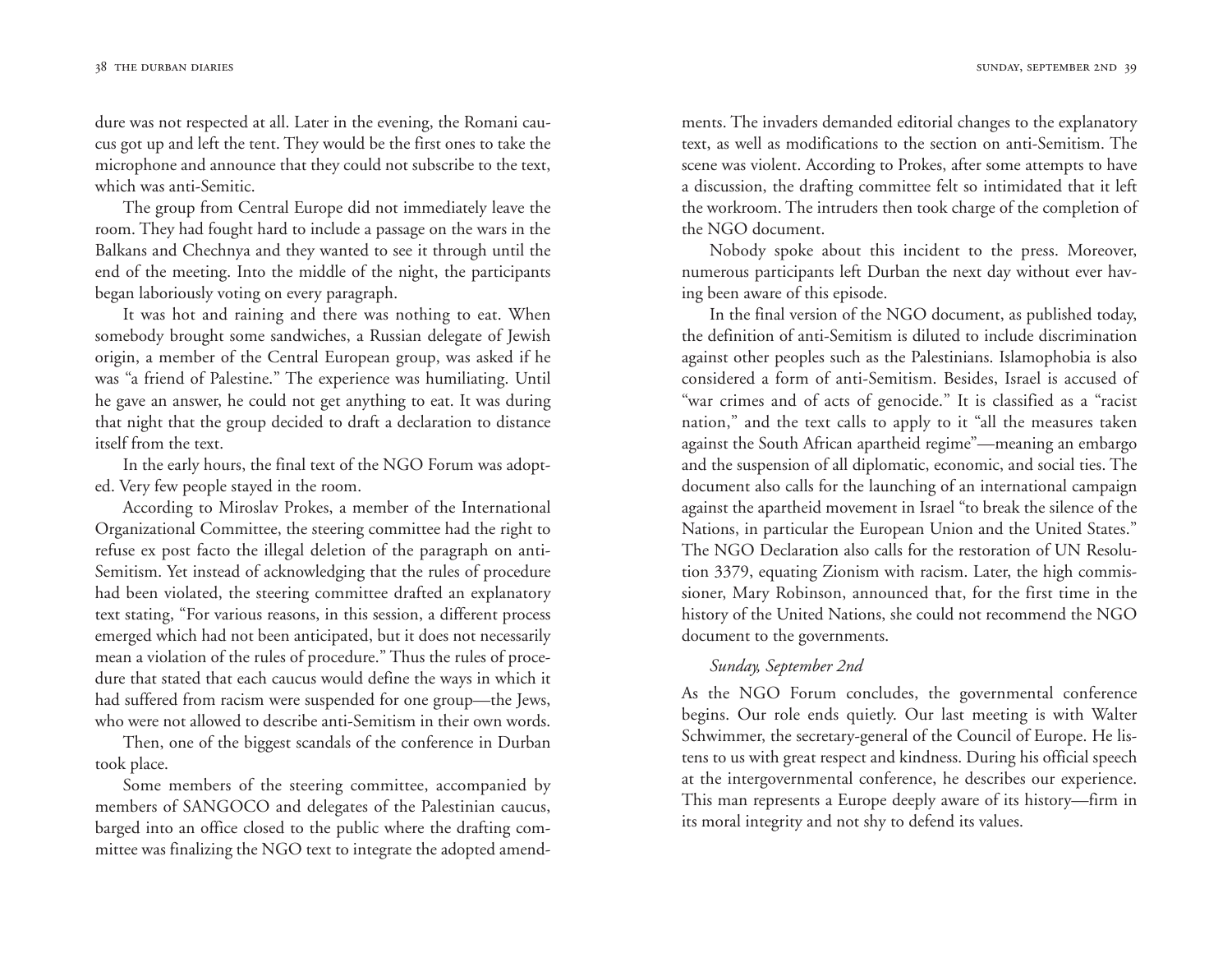#### *September 11th*

We are on planes all day. Durban-Johannesburg-Paris-Milan-Brussels.... I'm drenched in fatigue, but it's impossible to sleep. The adrenalin is still flowing profusely. We feel as if we are returning from war. Welcome back to the lucid, peaceful, free world! There will be no more security concerns, no more bodyguards, no drivers taking us to stadiums filled with groups of hateful imbeciles! What shall we do tomorrow? We dream of spending a lazy day in some of the nicest cafés in Brussels. Let's definitely not plunge into the world of radicalism, racism or the Middle East for a while—at least until we get our senses back....

But how are we going to share this story with our relatives and friends? What will we do with this experience?

We finally land in Brussels. Marta is coming to sleep at my house. As soon as we get through the door, we turn on the TV to unpack our bags to the upbeat rhythms of MTV. But the remote control persistently stops on CNN. "Live from the CNN Center in Atlanta, bringing you the story, a plane has just crashed into one of the Twin Towers of the World Trade Center. Stay with us and we'll continue our live coverage, after the break." Advertising break. What? The Pentagon too? The second tower? Flames? War scenes in New York City? All that smoke? This is impossible!

For me, as well as for all the Jews present in Durban, there is a clear connection between the attacks on the Twin Towers and the hatred we had experienced a few days earlier. We imagine a sort of world conspiracy. How could this chain of events not be linked? The madness of Durban had spread like a virus. After the alienation of the Jews, the entire globe will be disoriented. In Durban, all the ingredients were there: virulent anti-Americanism, hatred of the Jews, Islamist networks whose reach was yet unknown, and a clash between values. Although there is no link, we did learn—in a sense, prematurely—that the collision of all these elements could change the world in which we live.

My second spontaneous reaction followed. I imagine the faces

of the Hamas and Hezbollah representatives who were freely distributing their pamphlets at the stadium. "Well, obviously," I admit to myself in a blasé tone, "if these guys can march past the nose of Mary Robinson and call for jihad at the UN, then why couldn't others hijack a plane?"

A few days later, reality begins to sink in. Clarity of mind returns, accompanied by many new questions in a post-Durban, post-9/11 world.

#### *September 12th*

Final scene. The newsstand in front of my house.

After the attacks of September 11, I hurry to buy a newspaper before the special editions are sold out. I wait in line at the shop. A Belgian of African origin is chatting with the salesman behind the counter. They are discussing Durban and 9/11. "After all, what happened to those Americans is well deserved! The Americans are racists because they boycotted a world conference against racism. No wonder, we are all going to attack racists," he adds, satisfied with his analysis. The salesman chuckles. They change topics and share the latest gossip of the neighborhood.

These are the first words, the first spontaneous reactions that I hear upon my return to Brussels. A new "post-Durban reflex" flashes through me: a mixed feeling of sharp offense coupled with a deliberate desire to retreat from the discussion into the background. The comments of the first guy bother me. They could have been said by a delegate at the stadium in laughter. The second guy, the newsagent behind the counter, brought me back to all the nonchalant people whom we ran into in Durban, in the plenary sessions and the workshop tents.

The events of Durban were overshadowed by the dramatic events of September 11. But the core problems raised during the conference were the first expression of a new international context that bears its own new questions, new confusions, and new complexities.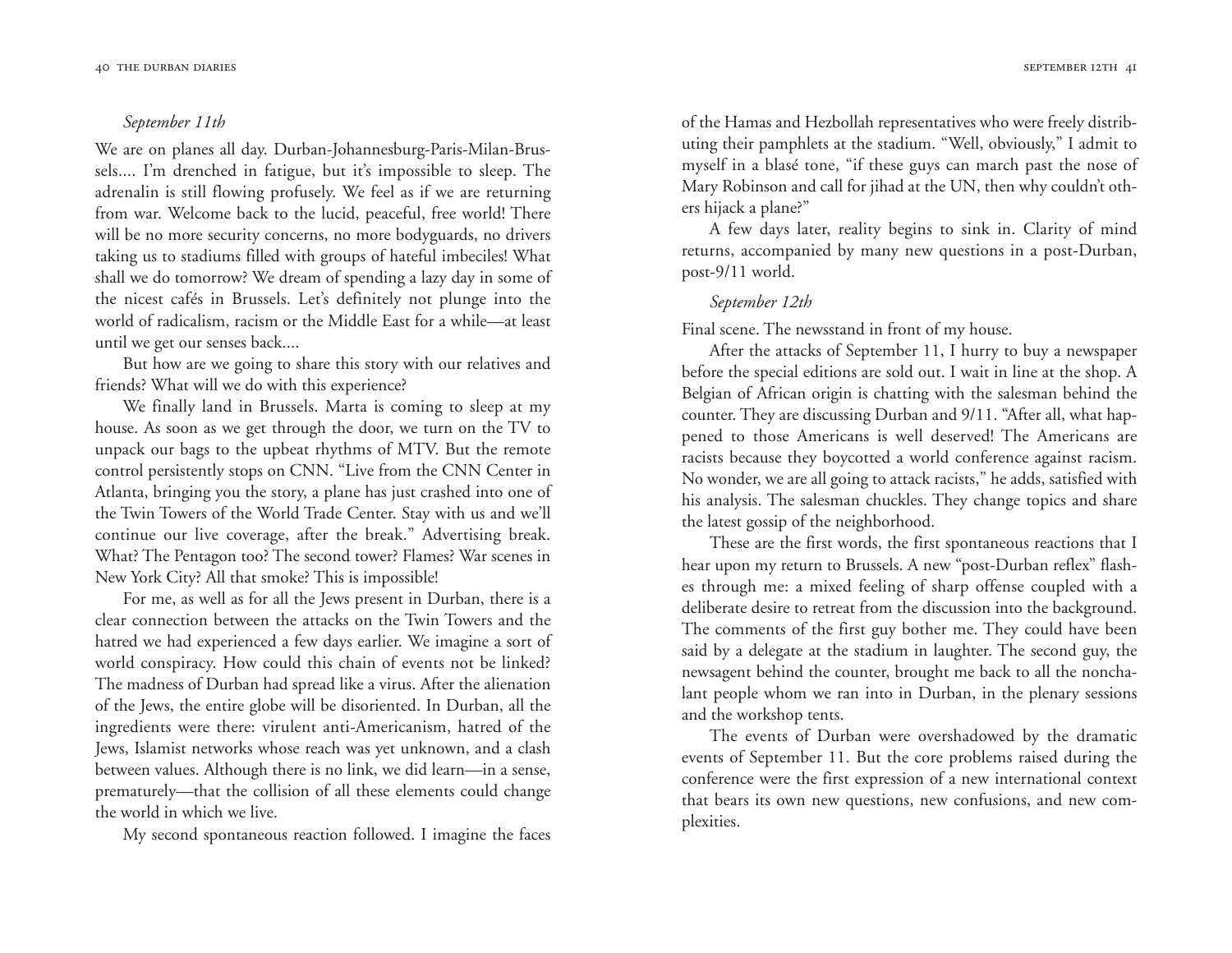#### *Epilogue, July 2008*

How odd to recall the hoards of cameras in Durban zooming their lenses in the direction of the Jewish participants! It all seems like another era. A few days later, silence. The journalists pack up their props and film and fly away to New York, then to Afghanistan, to cover the new war against terrorism. So much has changed since then. And the episode of the Durban conference appears to me today like a speck of dust in the grander context of imperative challenges we face in international affairs.

Today, the events described don't cause much anxiety for many; they are mostly evoked by Jews who have slowly integrated them into their collective consciousness. The Jewish transmission of memory continues to astonish me: A handful of individuals can live a painful episode—and before you know it, the event becomes embedded into the consciousness of an entire people. That curiosity, instant empathy, determination to recollect, and urgency to transmit are perhaps among the most precious treasures of the Jewish people. The incidents that occurred during the UN conference resonate in the minds of so many Jews around the globe, because they transcend the individual experience and touch the chord of a collective journey. In that sense, the relevance of Durban lies in the fact that it can teach us a sociological and historical lesson.

From a sociological point of view, Durban will remain a grotesque case study of how in a few days, a crowd can be pushed into motion to, at best acquiesce, at worst rally, to a cause through the manipulation of a small minority of individuals. History, especially in the twentieth century, has shown us that it is easy to swim with the tide of present-day ideas. Didn't we conclude that man had finally learnt how to stay afloat above the waves of the mainstream? Seven years ago, our generation testified to this phenomenon with its own eyes. Durban reminds us that opinions can be quickly ignited and that even the most hateful ones can circulate at lightning speed.

What is the historical lesson to be learned from Durban? The UN Conference teaches us that the impossible is still possible. That

anti-Semitism can become resurgent from nowhere, especially when one does not expect it. Before Durban, the large majority of Jewish public opinion basked comfortably in the peaceful days of the '90s, when, despite the fragile situation in the Middle East, today's younger generation of Diaspora Jews no longer suffered from any existential threat. Durban reminded the Jews not to get too cocky hatred can resurface with no prior notice.

With deep regret, I experienced how the events in Durban aroused the centuries-old Jewish survival instincts, thrusting us into an (occasionally exaggerated) state of high alert and defensiveness. Jews often find themselves accused of describing themselves as eternal victims. But here was yet another chapter that set them apart, for just a bit longer.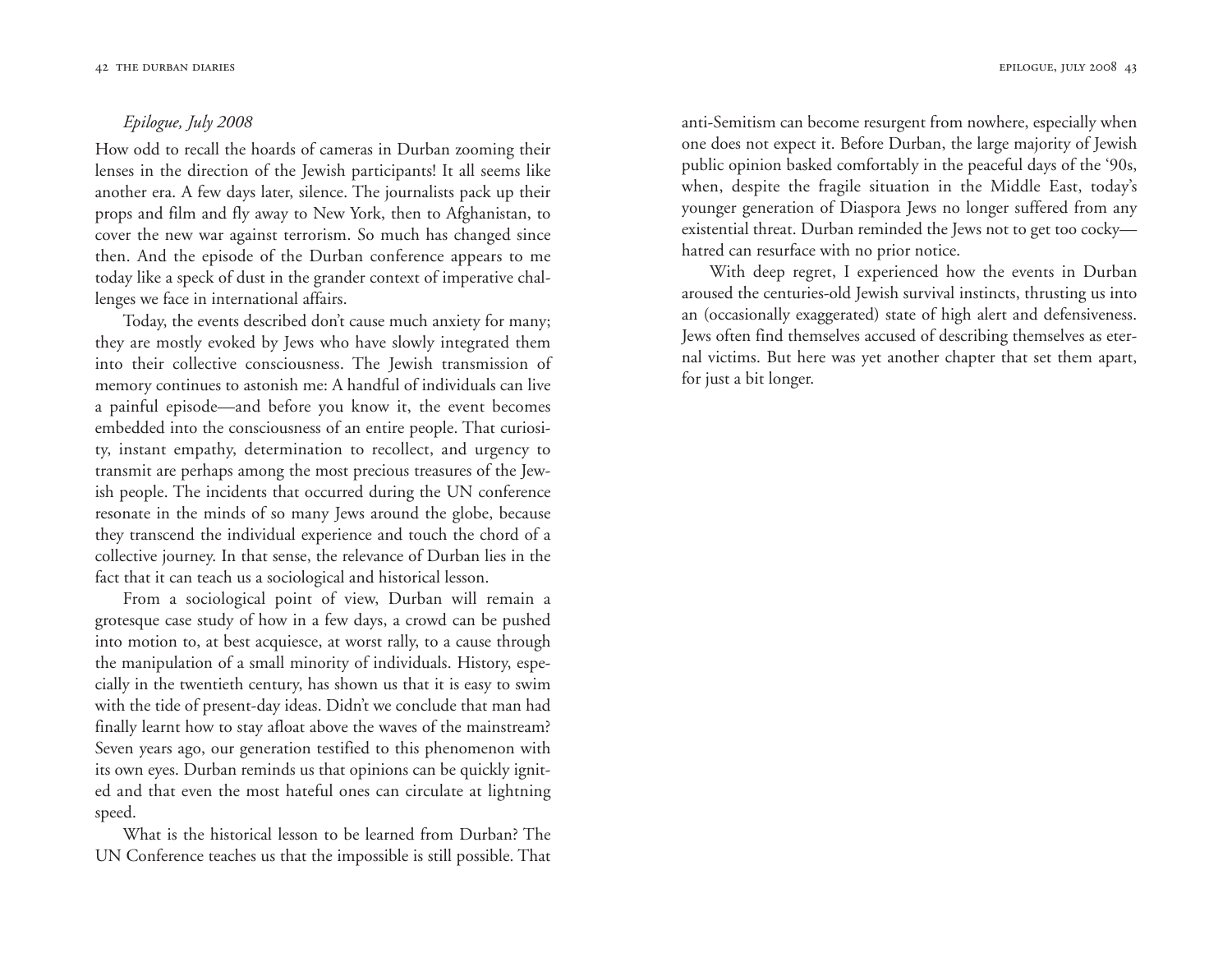#### *Acknowledgments*

Thanks to all who participated in reconstructing this story through interviews, discussions, and countless emails: Daphné Tepper, Marta Mucznik, Diane Sheinberg, Julian Voloj, Ronald Eissens, Suzette Bronkhorst, Yehuda Kay, Malka Marcovich, Cathy Fitzpatrick, Maria Miguel Sierra, and Anne Bayefsky. Thanks to the Shapiro family for being wonderful hosts in Durban. My warm appreciation goes to Bernard Henri-Lévy, who encouraged me to write this story and who first published it in its original French version in 2004 in his literary review, *La Règle du Jeu*. Special thanks to the European Union of Jewish Students, whose current leadership and idealism remain a true example to all NGOs around the world.

*The Durban Diaries*, originally written and published in French, was translated into English in 2008, under the auspices of the European Union of Jewish Students, with the generous sponsorship of Dr. Joseph Bollag of the Institute for Security Analysis and Strategic Networking (ISSN). I am deeply grateful to the American Jewish Committee for editing and producing this new American edition. Thanks to Roselyn Bell and Doug Lieb from AJC for their sharp eyes and editorial talent in polishing this text. Last but not least, special thanks to Marta Mucznik, who read the text over and over again, tirelessly scribbling her invaluable annotations.

I would be delighted to receive your comments on *The Durban Diaries* and encourage you to email me at joelle.fiss@gmail.com.

Joëlle Fiss